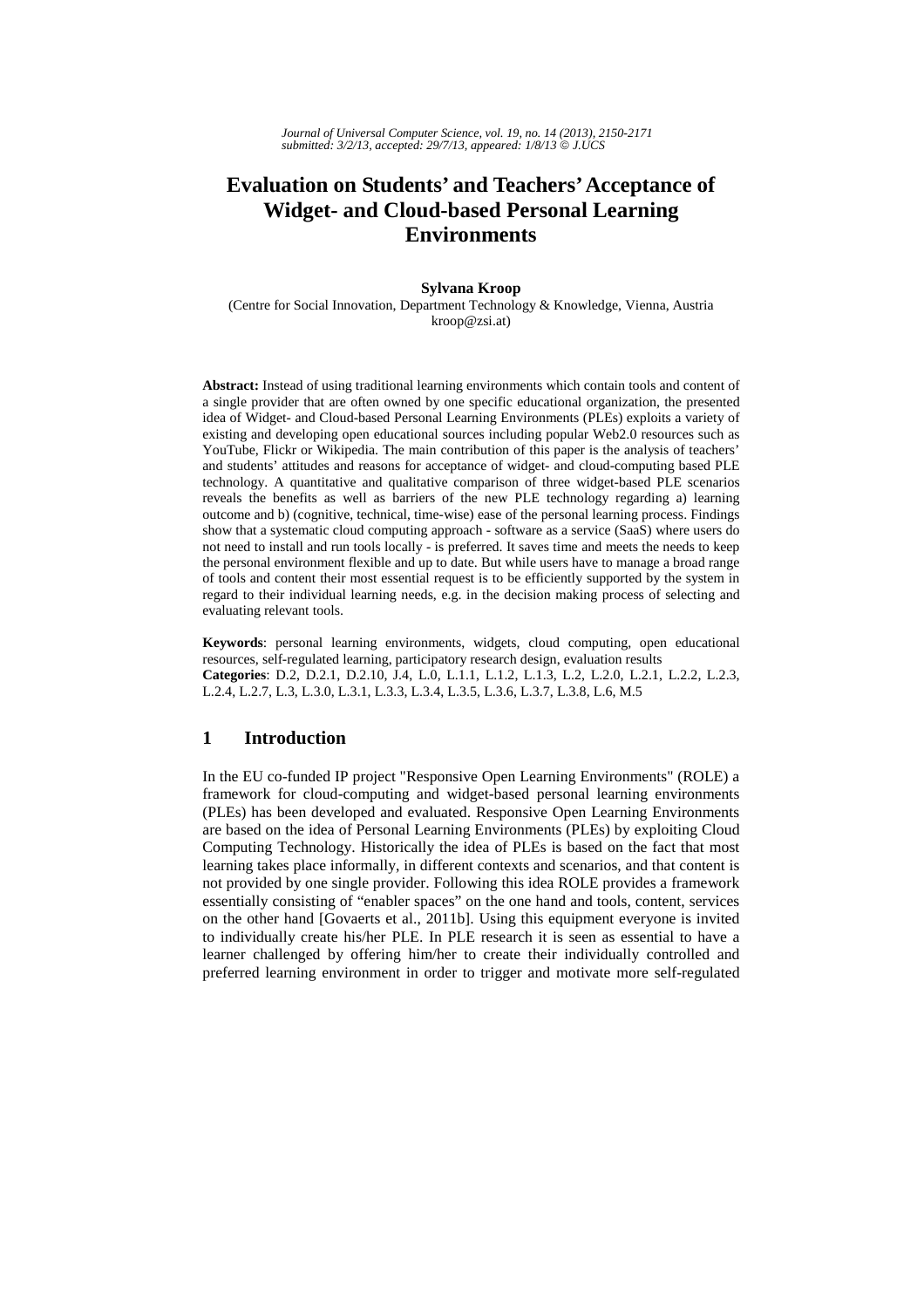learning. Moreover this approach has the potential to enable and facilitate both informal and formal learning.

The paper presents three PLE scenarios which have been developed in the ROLE project. In real world testbeds learners are confronted with new ways of learning by working with the provided PLE scenarios. While the use of any PLE should trigger self-regulated learning it is especially the third and last PLE scenario which has been implemented a consequent mechanism to support SRL.

This paper investigates the attitudes and reasons for acceptance of widget- and cloud-computing based PLE technology by students and teachers.

# **2 The Widget- and Cloud-based Approach of PLEs**

The ROLE PLE concept follows a widget-based, cloud-computing approach which is here described and defined in more detail.

As already mentioned above the theoretical idea of PLEs is not a specific software application, a PLE is rather a concept based on the idea to have learnercentric Web 2.0 based environments individually designed. It is not a one size fits all learning environment but a personalised environment a learner takes control over his/her own learning process instead of being controlled by a pre-delivered orchestration of learning goals, tools, services, content. In PLE research it is seen as essential to have a learner challenged by offering him/her to create their individually controlled and preferred learning environment.

In the ROLE project the basic equipment for creating PLEs has been developed according to the idea of an easy drag and drop system of widgets. Browser-based prototypes have been developed like sketched in Figure 1.

| <b>Widget Space</b> | <b>Widget Store</b>                                                                                                                                                                                                                                                                                                                                                                                                                                                                  |                                                                                                                                                                                                           |
|---------------------|--------------------------------------------------------------------------------------------------------------------------------------------------------------------------------------------------------------------------------------------------------------------------------------------------------------------------------------------------------------------------------------------------------------------------------------------------------------------------------------|-----------------------------------------------------------------------------------------------------------------------------------------------------------------------------------------------------------|
|                     | http://ne.clear.msu.edc<br>Audio Dropbox<br>Type your name here:<br><b>NOUTRATIO</b><br>DK.<br><b>Lervi</b><br><b>MOULDER</b>                                                                                                                                                                                                                                                                                                                                                        | <b>BALLY</b><br><b>Wildlife</b><br><b>San Factor Facts</b><br>æ<br>--<br><b>Particularly</b>                                                                                                              |
|                     | We sell the sales<br>Y.<br><b>Deck</b><br>¢<br>t.                                                                                                                                                                                                                                                                                                                                                                                                                                    | 1700 - Dennador Rod & Del Managericken and<br>the Children and Children and Children<br><b>ALCOHOL:</b><br><b>COLLECTION</b><br><b>SALE</b><br><b>Service</b><br>ALCOHOL: NUMBER<br><b>Report Follows</b> |
|                     | sen - Marie                                                                                                                                                                                                                                                                                                                                                                                                                                                                          | p:2953300000000                                                                                                                                                                                           |
|                     | <b>TAGE</b><br><b>LEIGHAME</b><br><b>STATISTICS</b><br>The first regular<br>$\sim$<br><b>MALE FLUIDENCE</b><br><b>A R R R R R R F R R R R R</b><br><b>Brand Carry</b><br><b>And College</b><br>Mary Country Ltd.<br><b>Back Mary</b><br><b>Sec</b><br>and them.<br>sease follow by trademark all homes from<br><b>MARGER</b><br>---<br>also the facts for<br>$\sim$<br>Top a Faste F.<br>the company and<br>$22 - 287$<br>the character and<br><b>House Avenue</b><br><b>RECOVER</b> | <b>The State of the Additional Contract</b><br><b>Construction</b><br>DESERT<br>---<br>the schools.<br>San Francisco Maria (1994)<br>Technical Avenue and<br>÷<br>÷                                       |

*Figure 1: Browser- and Widget-based PLE concept* 

On the one hand a repository (widget store) is necessary to store and administrate useful widgets. On the other hand an enabler space (widget space) is necessary to have learners their individually preferred widgets integrated, used and managed in their personal style.

From a user-perspective, ROLE is Software as a Service (SaaS) [Mell and Grance, 2011], [Vaquero et al., 2008] – the user does not install and run it locally. This **Cloud computing paradigm** affects three main aspects of the user-visible parts of ROLE: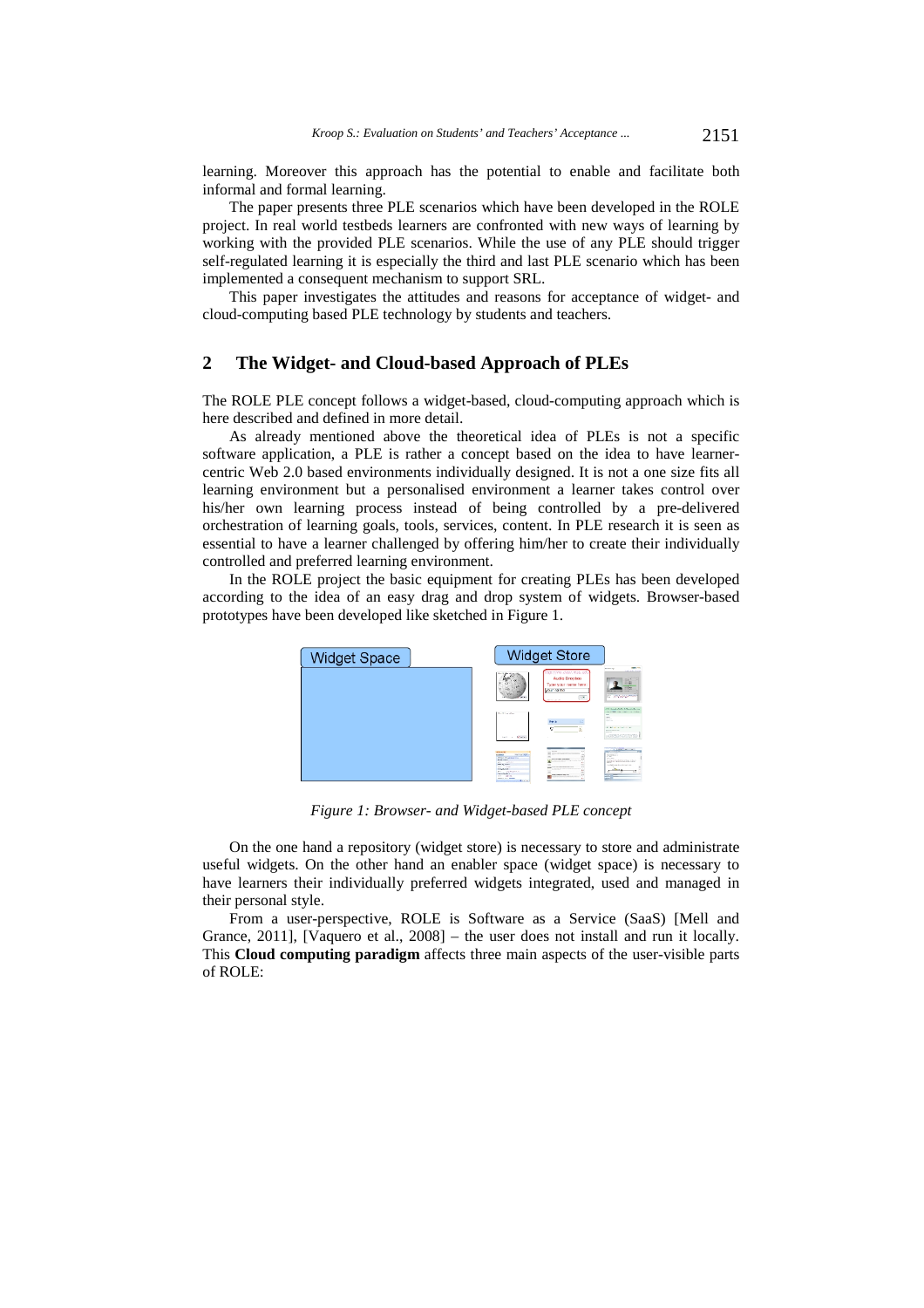2152 *Kroop S.: Evaluation on Students' and Teachers' Acceptance ...*

- **Widget Space:** The widget space contains a number of personally selected learning widgets whereby all of them access and use already existing and established external open educational resources. It is the virtual environment where the user installs and uses its widgets.
- **Single Widget:** A single widget abstracts (accesses and uses) at least one single external resource. There are widgets accessing and using just one single external resource, e.g. a Wikipedia widget or a LEO dictionary widget, but there are also widgets which have been implemented the added value of cloud computing to an extensive degree. One example is the "ROLE translator widget" which accesses and displays the results of different popular resources such as LEO.org, dict.cc, Wikipedia, Google translator. The results of translating a specific term are used from all translating resources at the same time and displayed in the same place by using the ROLE translator widget. Thus a learner has a better and more critical overview by being able to quickly compare the provided Web2.0 based translation data. One more interesting example of a cloud computing based widget is "Binocs" which displays search results by using different external resources and depending from the used resources of a personal network of trusted friends, colleagues and experts [Govaerts et al., 2011a]. All widgets can be found in the ROLE Widget Store described in the following section.
- **Multiple Devices:** ROLE widgets and content can be accessed and used with different devices. Depending on the widgets and content it can be used by all kind of browser-based applications on notebooks, mobile phones, ipads, padphones as well as on ibooks.

Starting from this provided prototype essentially consisting of Widget Store and Widget Space the creation of PLEs has been tested in real world use cases and scenarios which are described in the following sections.

# **3 Three PLE Scenarios**

This chapter describes three widget-based PLE scenarios which were evaluated in real-life settings (see chapter 4 to 7).

# **3.1 Scenario I**

In the first scenario learners were provided with the ROLE Widget Store [© ROLE Consortium 2009-2012b] but they could also make extended use of widgets by using iGoogle gadgets [iGoogle gadgets 2012]; (iGoogle gadgets: here the Google term for widgets). Furthermore, learners had the choice to either use iGoogle [iGoogle environment 2012] or the ROLE sandbox [© ROLE Consortium 2009-2012c] as an enabler space.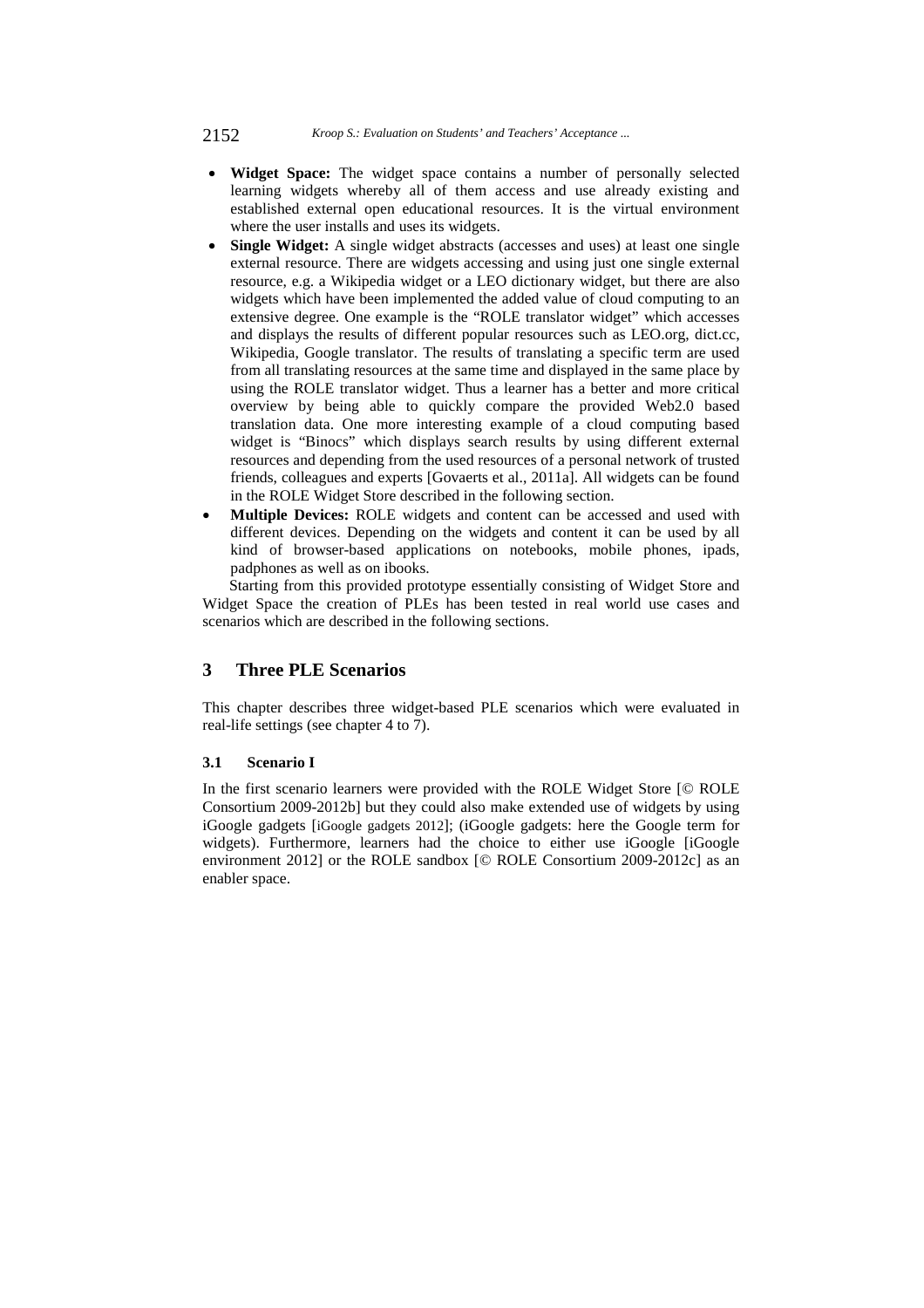*Kroop S.: Evaluation on Students' and Teachers' Acceptance ...* 2153



*Figure 2: ROLE Widget Store* 

In the following the ROLE widget store is described as well as an example how ROLE widgets have been integrated and used in iGoogle.

The ROLE Widget Store (Figure 2) is a living system and repository of open educational resources. It hosts and offers all kind of learning widgets. For registered developers and users it is possible to "add a new widget" (see icon on the upper navigation in Figure 2) whenever they have found or created a useful widget with pedagogical value. Everyone interested in these kinds of open educational resources can make use of it.



*Figure 3: Widget Space iGoogle filled with ROLE widgets* 

Figure 3 [Kroop, 2011b] shows one example of a browser- and widget-based PLE. In this example the iGoogle environment hosts a PLE. The widgets were added from the ROLE Widget Store.

This scenario had already been tested by students in 2011 at an early stage of development. Results of this evaluation were already presented and discussed at PLE2011 conference [Kroop, 2011a], [Kroop, 2011c].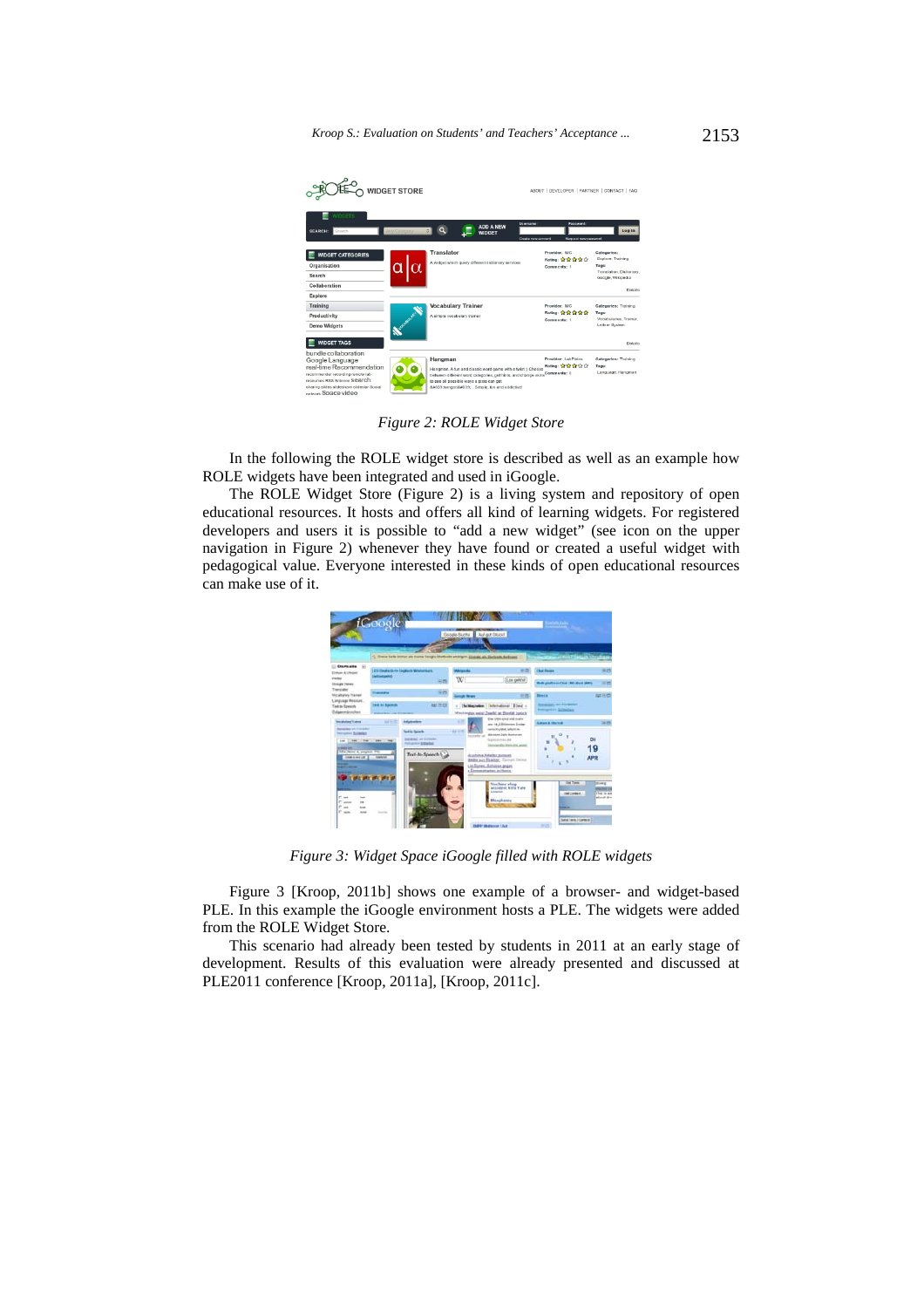One important result was the agreement that such a widget-based PLE can be assembled very easy and quick by drag & drop. This has been seen as a clear advantage of this scenario. Students stated: "The assembling of widgets is much more comfortable than expected.", "Technical expertise is hardly required; everyone can use it." Moreover students identified a number of widgets to be very useful by offering the added value of cloud computing; for example the already shortly described "ROLE translator" widget.

The ease of use and the technology supported efficiency in learning are key criteria in a learner's decision if a new technology is used. However, the easy use of a technology is a basic requirement but not enough to be accepted by teachers and students for their daily use. The need of such a technology and the (usability +learning) concept on a whole must be convincing and meet the individual requirements. In case of the provided widget space (e.g. iGoogle) the participants could handle it easily but most of them could hardly imagine using it in their daily learning activities.

Consequently another important result was the tendency that the students were not convinced by an iGoogle PLE. The students argued that the work on content within iGoogle was experiences to be uncomfortable, inefficient or in general not possible. A representative statement by a student: "At the moment I would not use it because I do not want to use iGoogle all the time. This kind of PLE is not corresponding to daily learning conditions." In sum iGoogle PLE was evaluated to be inadequate. The degree of freedom while learning with an iGoogle PLE is too restricted.

The overall conclusion of the early stage evaluation [Kroop, 2011a] is on the one side that the widget-based PLE use cases triggered learners to learn more self-directed regarding searching, selecting, testing, evaluating, deciding, aggregating, organising, assembling, designing and administrating web-resources and web-services, tools and content. But on the other side students are still uncertain if they like this new way of learning. Students were often overwhelmed by the challenge to efficiently manage the "ocean" of information and resources in a convincing quality. Accordingly there is a significant request of learners to be efficiently supported by personal learning environments in order to meet the challenge of self-regulated learning in context of Web 2.0 based cloud computing environments.

#### **3.2 Scenario 2**

The following use case is not an implemented prototype, but a mock-up which has been created as a consequence of early stage evaluations. A result of these early evaluations was the desire of some users to not be constrained to a browser-based widget-space, but to use single widgets wherever and whenever they want, e.g. on a desktop and offline.

The mock-up scenarios presented in Figure 4 and Figure 5 have been used to discuss and evaluate taking into account teachers' and students' perspectives (see chapters 4 to 7). Both mock-up scenarios are designed with the idea to be not restricted to use the widgets within a browser-based widget space like iGoogle. Moreover instead of using a collection of widgets at the same place it should also be possible to select and use only one very specific widget.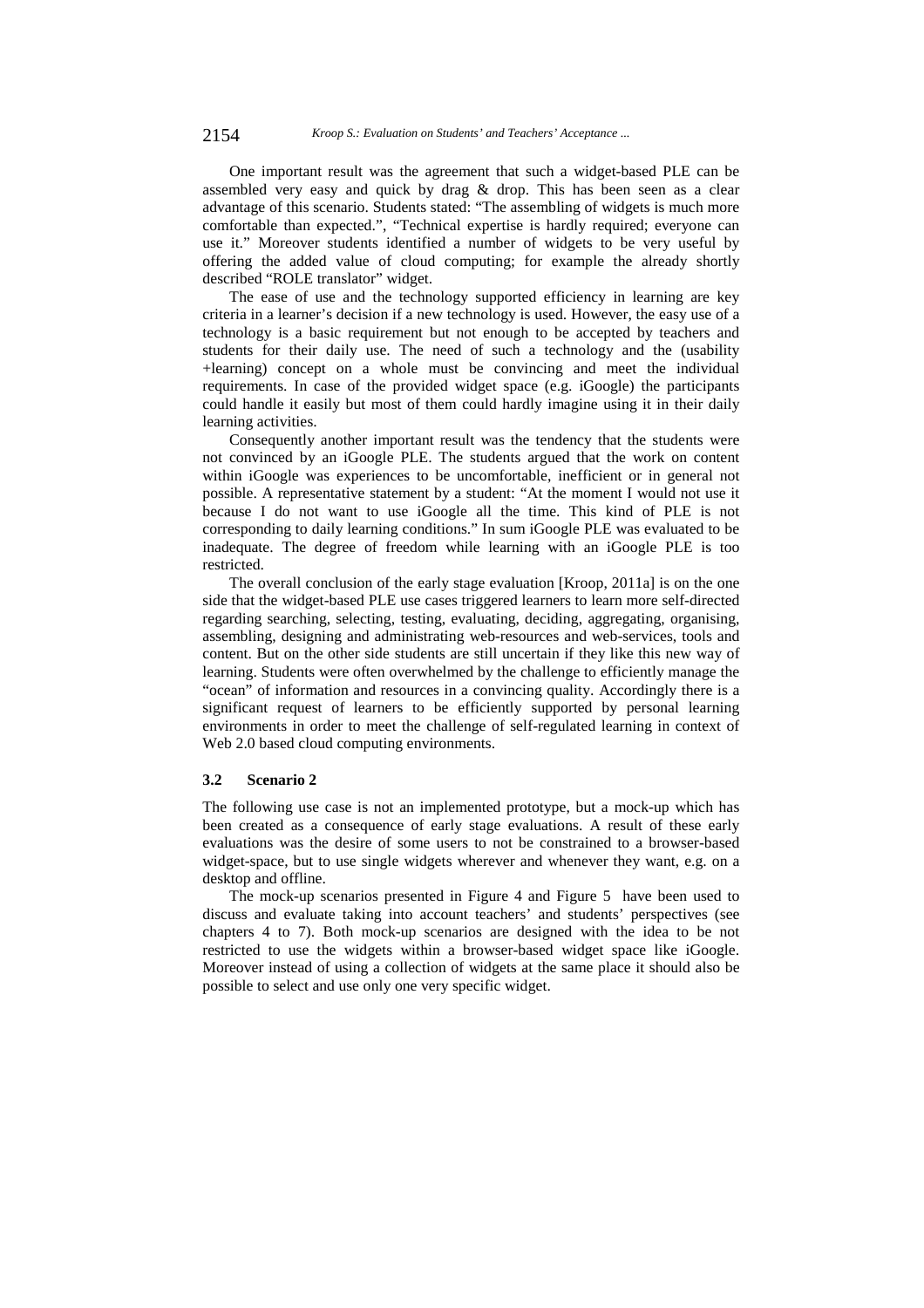Thus, choosing between several means of (personalised) integrating and using the offered widgets should be one distinctive added value of all widgets in the ROLE Widget Store.



*Figure 4: ROLE Translator Widget embedded in the Desktop-Sidebar* 

Figure 4 [Kroop, 2011b] presents the use of the already described ROLE translator widget. This kind of PLE is created to efficiently work on a text document. While reading or writing a text in a foreign language the ROLE translator widget is always visible and usable in the desktop-sidebar. A click on the sidebar-widget-icon will open the widget like sketched in Figure 4. The widget will stay in the front while copying a term from the document in the background to transfer this term to the translator widget. The translation is shown including the resource of translation (dict.cc, Wikipedia, Google, etc.). This mean of widget integration should ensure a very efficient way of learning and working. It enables the user to learn new terms by using the widget but without losing sight of the text document. Moreover, using several resources of Web2.0 based translations stimulates the user to have a more critical reflection of the offered translations.



*Figure 5: Vocabulary Trainer Widget embedded in the Browser-Sidebar* 

Figure 5 [Kroop, 2011b] presents the use of a vocabulary trainer widget which can be opened in the browser sidebar right next to the text a user is working on. While reading the text in a foreign language terms might appear a user is not familiar with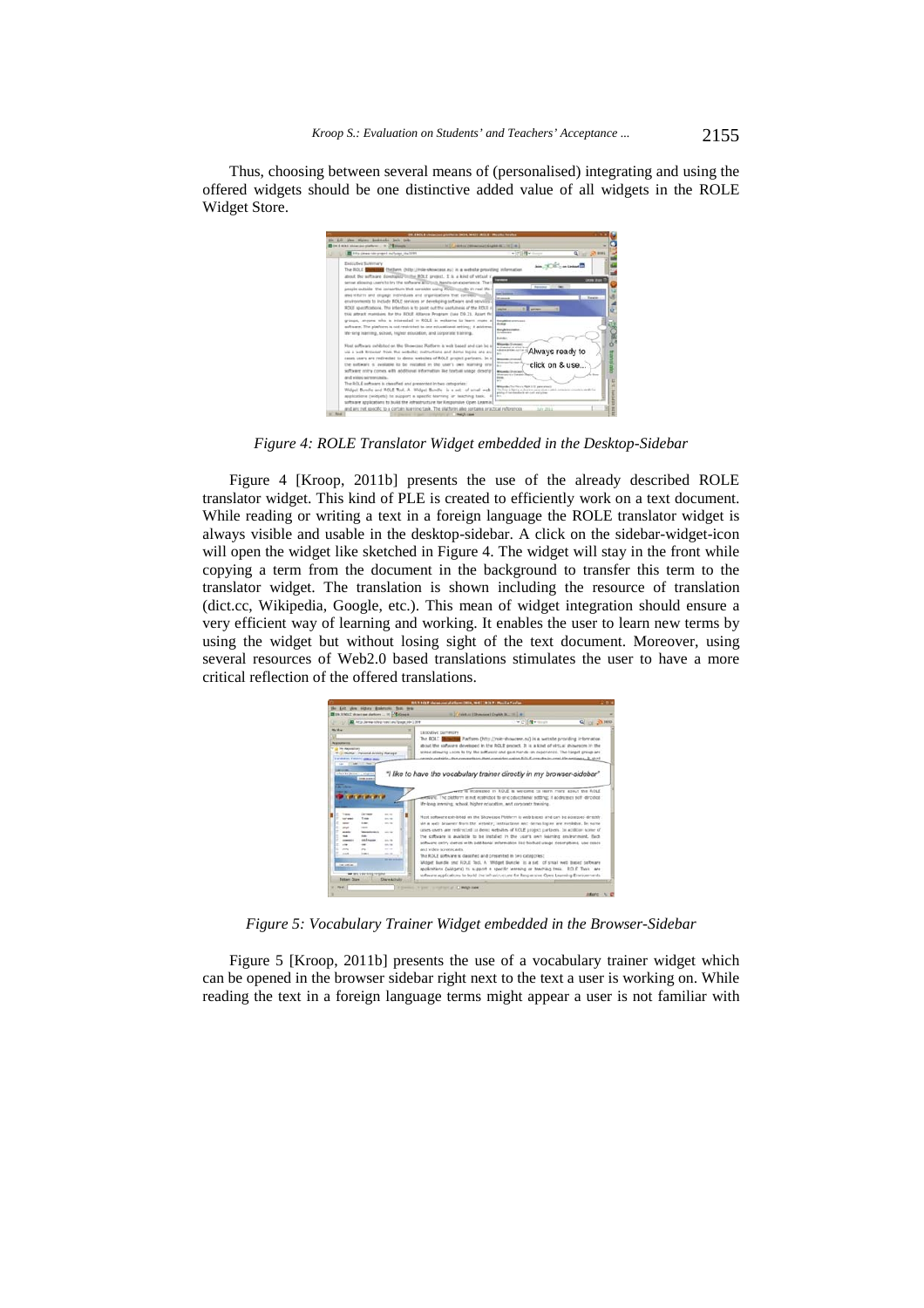# 2156 *Kroop S.: Evaluation on Students' and Teachers' Acceptance ...*

and wants to systematically train them. Then the terms can be added to the vocabulary trainer widget.

The widget has been implemented a slightly modified Leitner system [Leitner, 2011]. Thus, vocabulary can be trained efficiently by using this widget. For translations the same Web services are used as in the described ROLE Translator widget. Moreover Flickr is used to suggest pictures for visualising the terms. The widget has four functionalities represented by four tabs: "Add", "List", "Train" and "Stats". A detailed description of this widget and further widget bundles can be found at the ROLE Showcase Platform [*©* ROLE Consortium 2009-2012a].

Important for the presented evaluation is the fact that these mock-up scenarios give ideas of some other ways how to use the offered widgets from the ROLE Widget Store.

#### **3.3 Scenario 3**

Scenario 3 presents an implemented Mash-Up Recommender Widget (MR, see Figure 7) which consequently exploits the concept of a Self-Regulated Learning Process Model (SRL PM, see Figure 6) created and developed in the ROLE project.

# *3.3.1 Self-Regulated Learning in Technology-Enhanced Learning Environments*

In self-regulated learning (SRL) research a learner's strategic use of cognitive and metacognitive strategies to regulate his/her learning plays an important role [Boekaerts, 1999], [Mandl and Friedrich, 2006], [Winne and Hadwin, 2008]. Still many learners show difficulties in applying concrete metacognitive strategies such as planning, goal setting, monitoring, evaluating and as a result perform less successful [Bannert, 2006]. For this reason, much work has been focused on the assessment of students' SRL strategies to support the learning behaviour accordingly. This work is usually bound to highly controlled learning environment such as intelligent (tutoring) systems [Bannert, 2006], [Conati and Vanlehn, 2000], [Azevedo et al., 2012]. However, understanding, scaffolding or/and facilitating students' SRL skills is especially important in (responsive) open learning environments. In such open environments goals are less clear and obvious; therefore students might not necessarily be able to predict the outcome of the learning activity or the optimal learning path.

Nevertheless, it could be found that PLEs provide opportunities to enhance SRL skills, especially metacognitive skills, but learners need additional help and guidance [Bannert, 2006] during the learning process. In this regard the concept of freedom and guidance comes into play. The concept of freedom and guidance is important, because highly motivated learners attain a better learning performance if they have more control over their learning, but lower motivated learners attain better learning performance if they get more guidance [Issing and Klimsa, 2002]. Issing noted that this is also applicable to hypermedia learning environments.

In this regard it should be envisioned to develop services and learning environments that can be adapted to the individually degree of guidance and freedom according to the learner's needs and therefore offer the learner an optimal balanced level of control and responsibility for his or her learning environment [Fruhmann et al., 2010].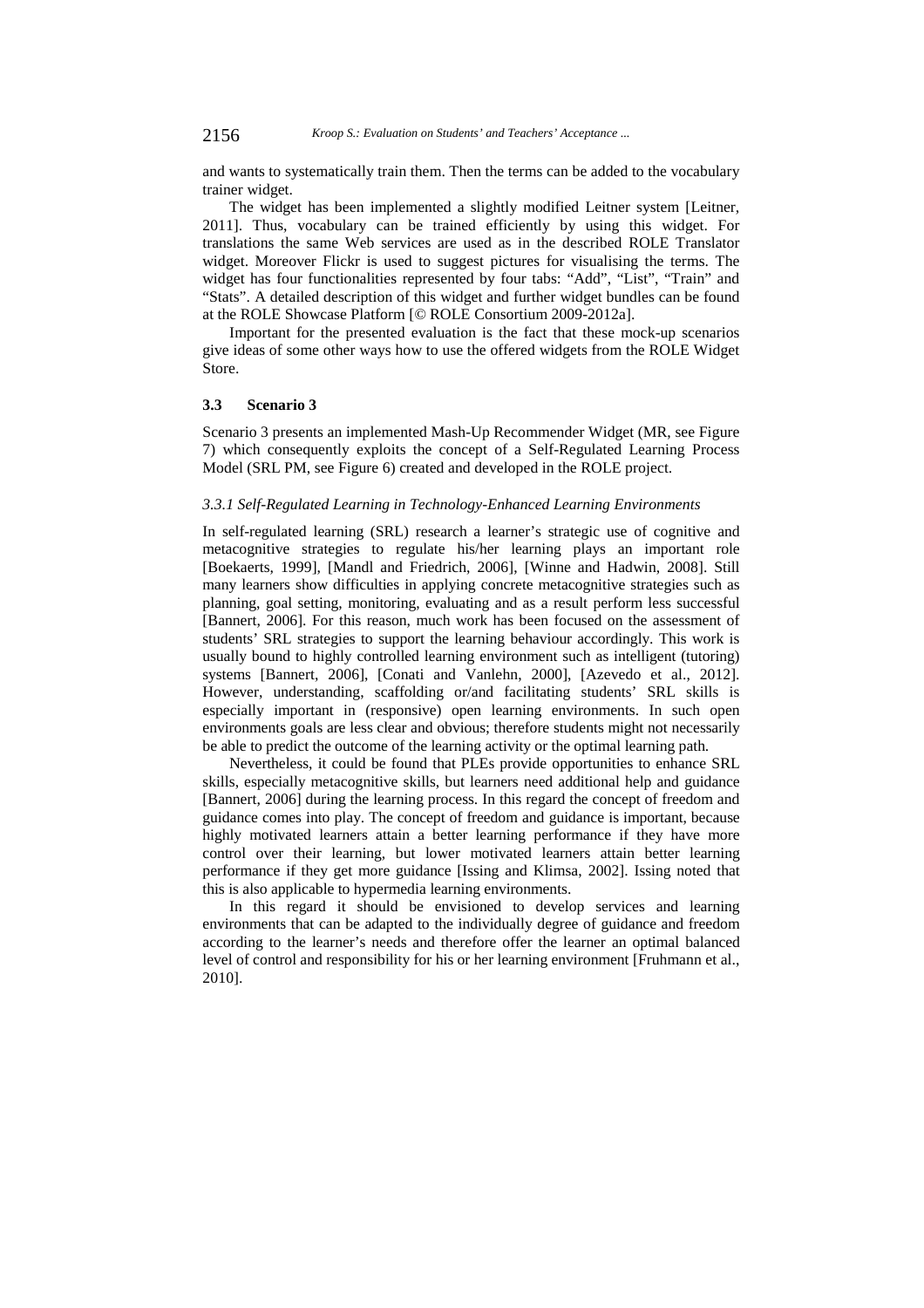#### *3.3.2 A Self-Regulated Learning Process Model*

In PLEs learners are in the position to create their own learning environment and shape it to their personal needs and learning objectives. In order to provide support in such an open learning approach an underlying and psycho-pedagogical sound model which represents the theoretical backbone of open environment learning has been defined, the Self-Regulated Learning Process Model (SRL PM). The SRL PM builds on the cyclic self-regulated learning model proposed by Zimmerman [Zimmerman, 2002], which describes the learning process via three learning phases, namely forethought, learning and self-reflection. In open learning environments this three learning phase model was extended to reflect the need of selecting web-based learning resources, mostly widgets, to build and mash-up a PLE.

This extension leads to the four phase SRL PM including the phases of: (1) learner profile information is defined or revised, (2) learner finds and selects learning resources, (3) learner works on selected resources, and (4) learner reflects and reacts on learning strategies, achievements and usefulness (see Figure 6) [Fruhmann et al*.*, 2010].

According to this model, especially meta-cognitive activities are supported by focusing on the recommendation of learning activities which can be performed through the usage of learning resources and therefore enhance self-regulated learning.



*Figure 6: Self-Regulated Learning Process Model (SRL PM)* 

ROLE services such as the Mash-Up Recommender Widget (see Figure 7) offer guidance and help learners by presenting recommendations and according explanations, without limiting the degree of freedom, as the learner can freely choose between the recommendations made by ROLE services or other alternatives. This concept is based on an ontology that builds on a connection of learning phases of a SRL PM to learning strategies, techniques and activities [Berthold et al., 2012]. In addition, it is shown how these SRL entities are linked to tool functionalities and therefore bridge psycho-pedagogical information and learning tools like widgets in our presented case studies.

#### *3.3.3 Mash-Up Recommender Widget (MR)*

Based on the presented SRL Process Model (SRL PM, see Figure 6) the Mash-Up Recommender Widget (MR) has been implemented as a well working prototype to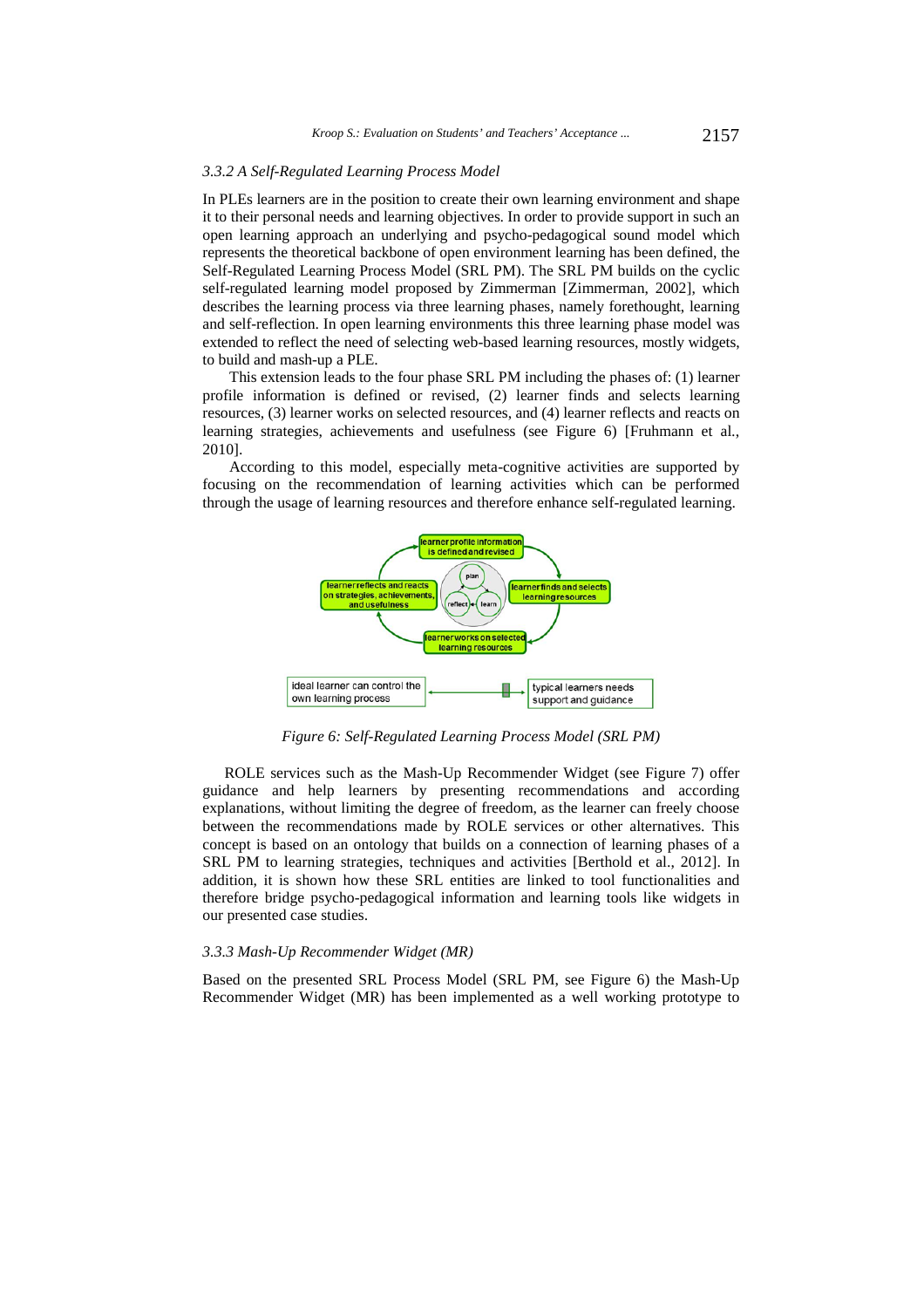mash-up PLEs (MR, see Figure 7). It provided the test application which has been evaluated by teachers and students as well (see test beds in chapter 4).



*Figure 7: Mash-Up Recommender Widget (MR)* 

The unique aspect of the MR is the fact that it services as a gate and a guide to access the large number of widgets and gadgets available on the web in a reasonable self-regulated way. To support the self-regulation of learners in mashing up their learning environments is the main purpose of the MR. For this reason the MR contains a predefined template called SRL template. The SRL template can consist of the four basic SRL phases "Planning", "Searching", "Learning" and "Reflecting" which are displayed in the upper navigation of the MR (see Figure 7). Each category contains a number of relevant widgets, e.g. the category "Reflecting" contains widgets such as recording tools, writing tools, mind map tools etc. To have the SRL template adequately working according these four SRL phases a ROLE ontology service [Berthold et al., 2012] has been implemented for the respective functionalities of the SRL entities (learning strategies, techniques and activities). The ontology predefines associated widgets which will be returned by the ROLE Widget Store. Instead of the four SRL phases, the template can also consist of learning activities on a finer granularity level, namely learning strategies and learning techniques. Such templates can be created using a special authoring tool [Nussbaumer et al*.*, 2012b].

The MR can be used to provide guidance on different levels and for different stakeholders (e.g. teachers, workplace learners, students, beginners, and advanced students or experts). A high level of guidance is necessary for instance for beginners and can be prepared by a complete predefined PLEs based on a specific template by a teacher or tutor. Later the tutor can share this PLE with her students who can use it or modify. A lower level of guidance can be provided if the teacher just shares the template with the students, so that they have to create their own PLE. For example, a teacher could select the SRL entities goal setting, resource searching, note taking, and reflecting for a template. Teachers or learners using this template could search these SRL entities for widgets and include them in a PLE. In this way the PLE consists of widgets for each SRL entity. Learning strategies are on a higher abstraction level, which results in an increased number of widgets that can be recommended. Learning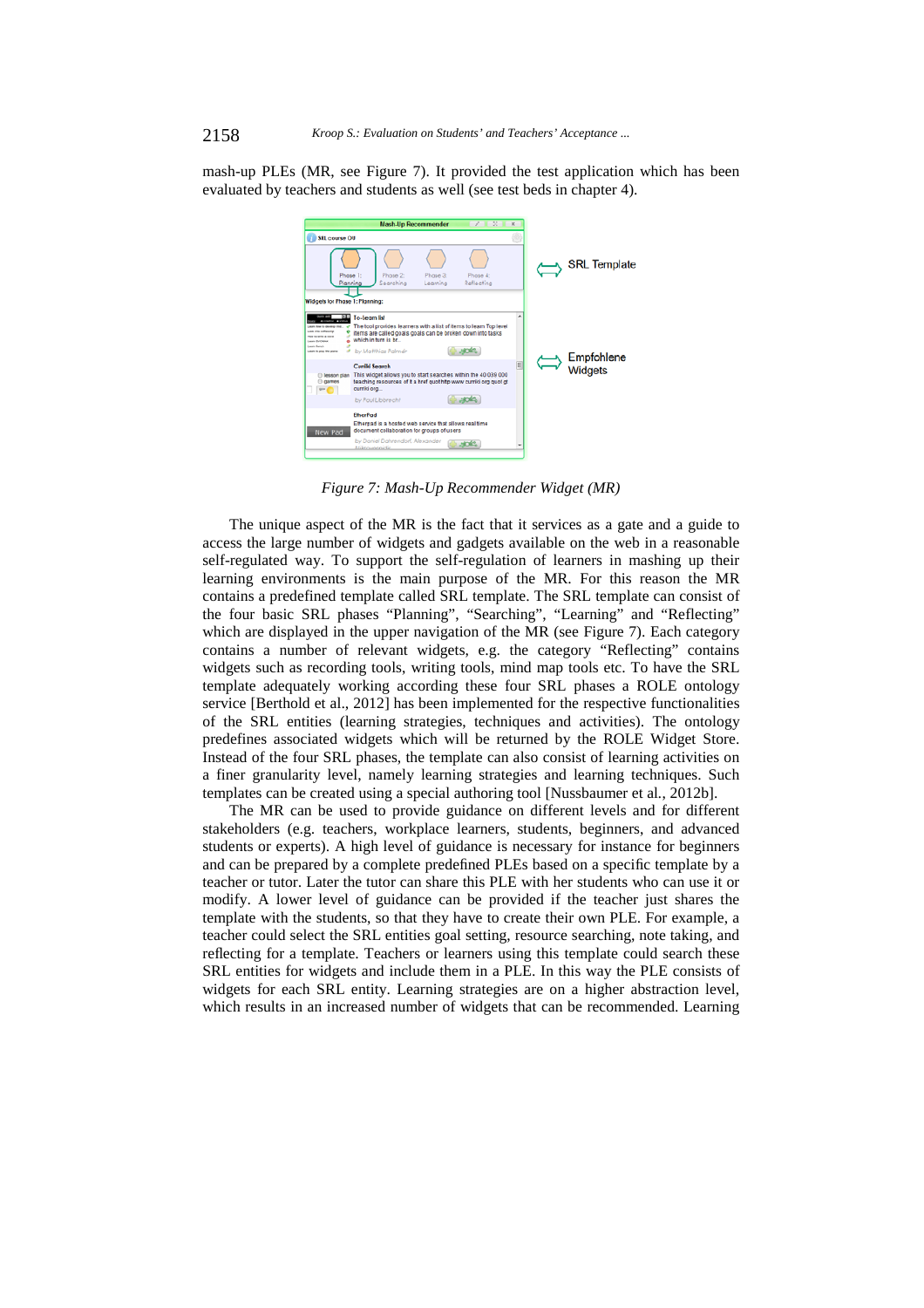techniques are on a lower abstraction level, which leads to a smaller number of related widgets that can be recommended. While in the first case the learner gets more widgets recommended and thus less guidance, in the second case the level of guidance is higher because of the smaller number of recommended widgets. For a detailed description of the MR and its technical background see [Nussbaumer et al., 2012a].

# **4 Test Beds and Evaluation Design**

This chapter describes how the three widget-based PLE scenarios presented in chapter 3 were evaluated.

# **4.1 Description of Test beds**

Mock-up and prototypes were evaluated in two **focus groups**:

- **Teachers:** The three scenarios were presented, tested and evaluated in a teacher workshop taking place at the Aha-Conference 2012 in Vienna [Kroop and Berthold, 2012]. In total 8 participants (4 male, 4 female) from Austria and Germany took part. Most of them were teachers at schools or universities. But there were participants who also worked as consultant or technical support at higher education institutions. Due to the time constrains of the conference workshop some steps of evaluation were skipped liked sketched in Figure 8.
- **Students**: Beside the teacher workshop the three scenarios were evaluated in a test bed at the University of Vienna within a course called "Didactical Design". The course was for 25 Master students (incl. 2 doctoral students) at the Faculty of Informatics in summer semester 2012. 22 students (11 male, 11 female) regularly participated in the prototype evaluation. The age of students ranged from 23 to 48 (Average age: 28,5). They all studied in the field of computer science. Some of them were teachers who already taught at schools but still enjoyed their academic training. Thus, in the discussion some students evaluated the scenarios from a teacher's point of view. In contrast to the workshop with the experienced teachers at the Aha-Conference the evaluation with students could be conducted over several weeks and thus in more detail. Consequently the evaluation of the three scenarios with students provides more data and insights gained from the different steps sketched in Figure 8.

# **4.2 Evaluation Design**

The evaluation is based on a participatory research design which means that important end-user groups of PLEs such as teachers and students have been involved at different stages of conceptual and technological development (mock-up and well developed prototypes). This allows the involved teachers and students not only to participate in the research process but also to essentially influence further developments. Their attitudes and judgements while testing the provided prototypes and mock-up are of high value to establish certainty to reasonably adjust the direction of research and development.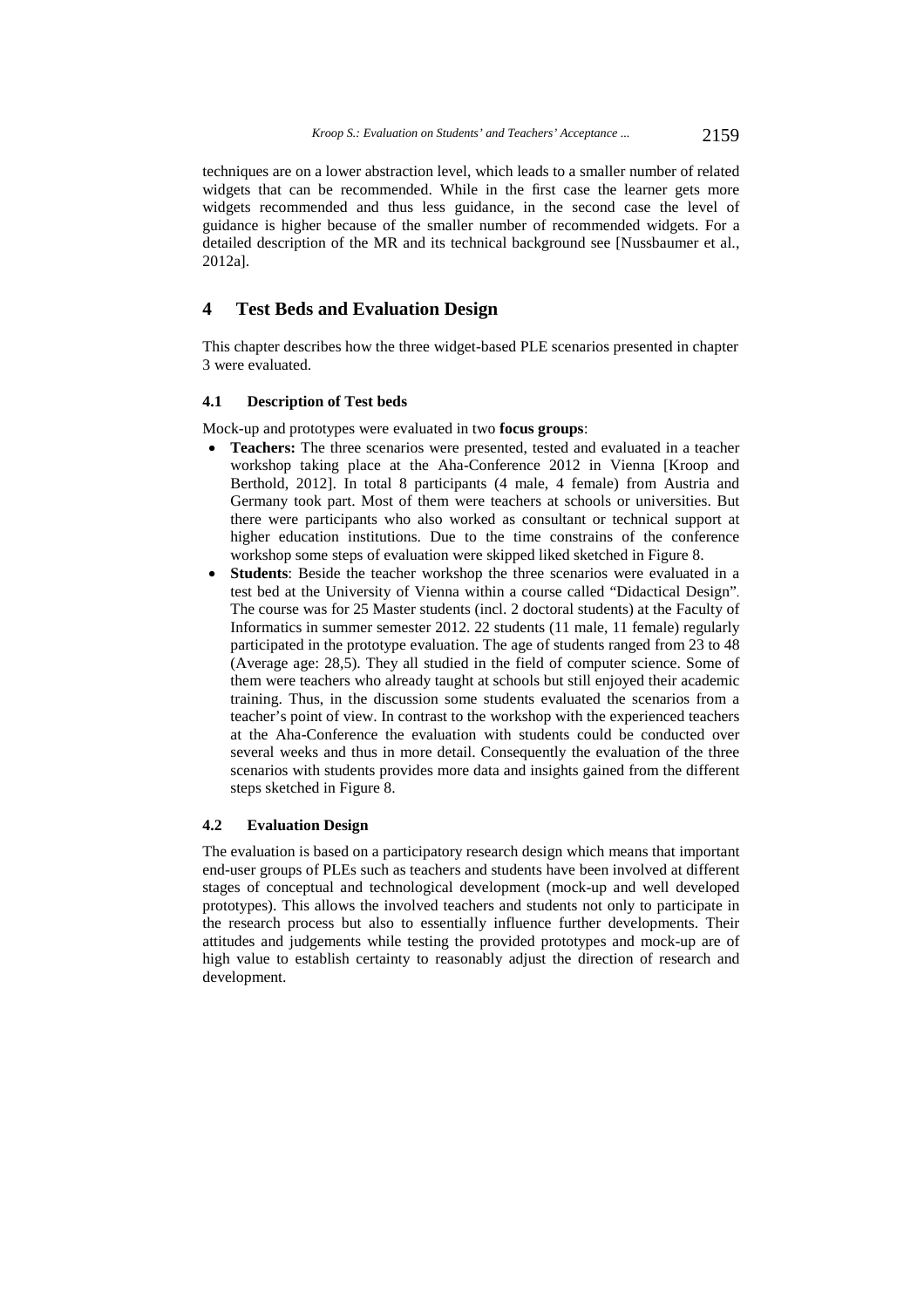

*Figure 8: Evaluation Design* 

Figure 8 sketches the steps how the two focus groups were involved in the research process.

As already mentioned in the description of test beds there were different time constraints in the two focus groups. Thus the evaluation process in the two focus groups was designed with a different degree of intensity like sketched in Figure 8. While teachers only participated in the main evaluation steps (*introduction, testing, discussing,* and *questionnaire*) students were provided with additional time and additional tools (such as a *personal wiki* for documentation and reflection as well as a *weighting* instrument where a certain number of points could be individually added to most discussed issues regarding the provided and tested scenarios). Altogether compared to the involved teachers the students had a better chance to explore and discuss the PLE scenarios in detail.

However, both focus groups (teachers and students) were provided with the same introducing information and the same evaluation material (handouts and questionnaire). To assure a comparison between the teachers and students point of views this paper only presents the qualitative and quantitative data and results of the main data collections steps (group discussion and individual questionnaire) which were conducted in both workshops.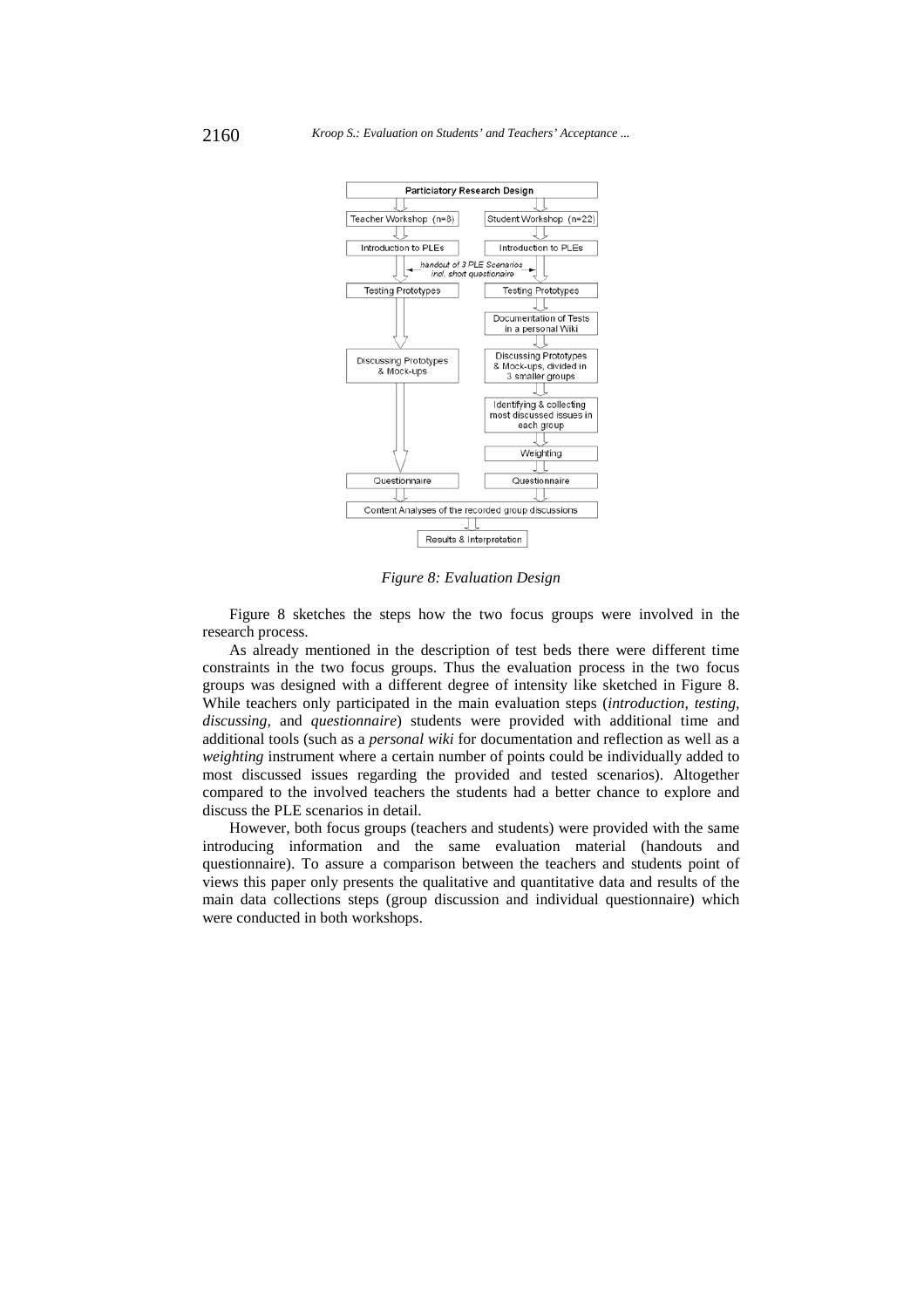# **5 Data Collection**

Based on the participatory research design the data collections used for the results in this paper are here described in more detail.

### **5.1 Quantitative Data**

Quantitative data were essentially collected by a short questionnaire in the end of testing and discussing the three scenarios. To investigate the main research question if and why these PLE scenarios will be accepted or rejected by students and teachers two more concrete questions were ask to think about while testing and discussing each of the three scenarios:

- The first question was on *worsening / improvement of learning outcome*;
- the second question on the technical including cognitive and time-wise *burden / ease of personal learning process*.

The answer categories ranged on a six-point-Likert-scale from 1: worsening to 6: improvement resp. 1: burden to 6: ease, which means: the higher the value the better the acceptance of the respective scenario.

As indicated in Figure 8 this short questionnaire including an attached hand-out on the three scenarios was distributed to the participants at the beginning of testing the prototypes. Thus, these questions were leading the participants' thoughts in all steps of evaluation.

#### **5.2 Qualitative Data**

Qualitative data were essentially collected by group discussions and a subsequent content analysis (a la Mayring and Flick) of the recorded and minuted discussions.

- Teacher workshop: All 8 teachers plus 2 instructors and moderators were discussing in one group.
- Student workshop: The 22 students were divided in 3 groups to discuss their prototype tests, experiences, impressions and opinions on the three evaluated scenarios. Each group was asked to designate a moderator.

As mentioned above the discussions were essentially driven by the two questions resp. discussion criteria provided on the hand-out. Moreover, it was recommended to discuss one scenario after another against the two questions and in comparison to the respective other two scenarios.

Beside the structured and moderated group discussions there were spontaneous reactions and upcoming comments from participants while testing the prototypes. Participants' feedback was expected to be unstructured and unprompted and reflected individually or in smaller teams. The workshop organisers and moderators were listening to the discussions, explained certain aspects if necessary and took notes on such spontaneous feedback.

Independent of group discussions and their consensus participants could provide their feedback individually in a comment field at the end of the final questionnaire.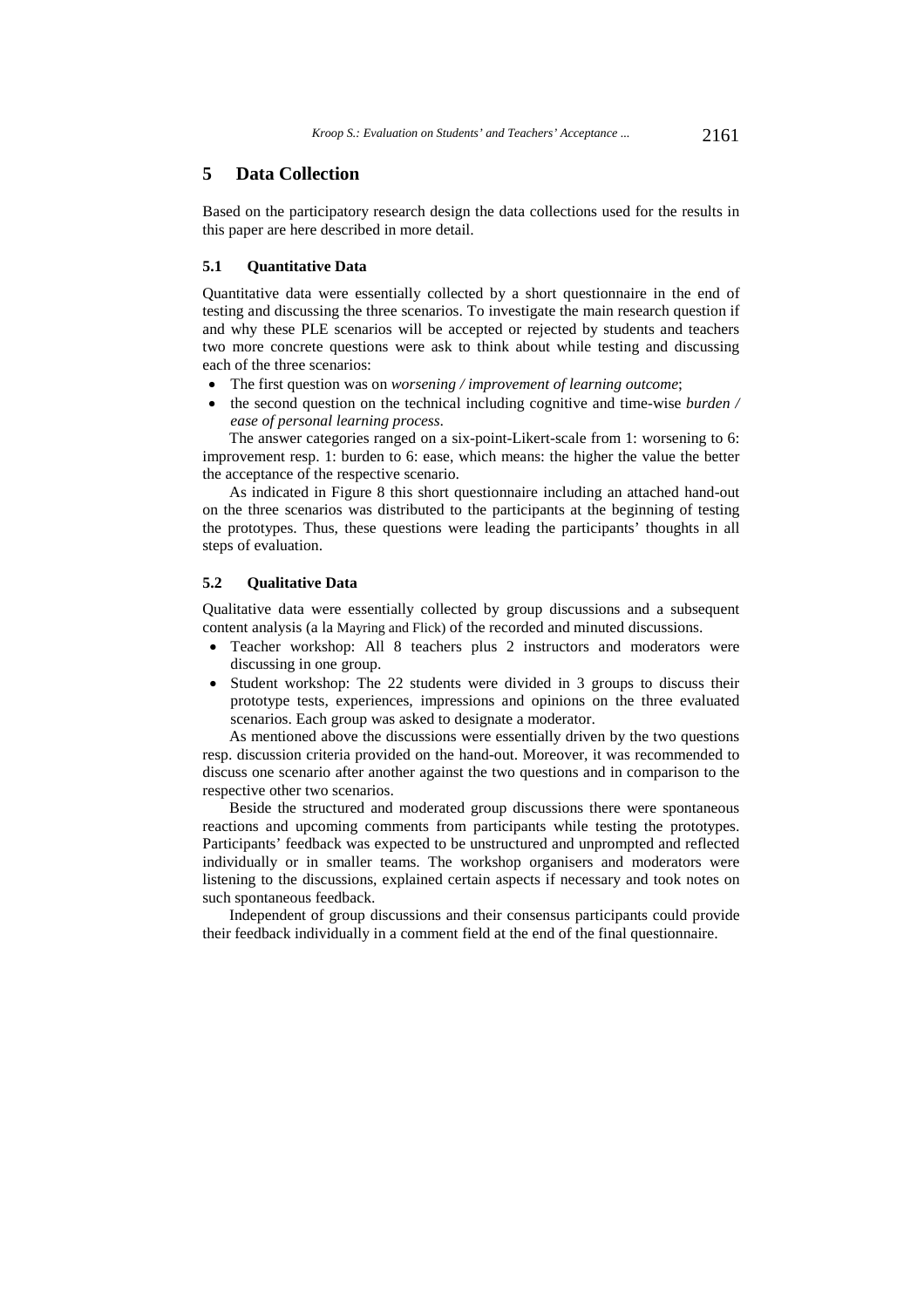2162 *Kroop S.: Evaluation on Students' and Teachers' Acceptance ...*

# **6 Results obtained by Teachers**

This chapter presents the evaluation results of the three scenarios according to the evaluation with teachers.

### **6.1 Quantitative Data**

Figure 9 presents the results obtained through the questionnaire teachers filled out after finishing the group discussions at the end of the workshop.



*Figure 9: Results of Teacher Workshop (n=8)* 

The graphic shows the mean values and the standard deviation (in brackets) for the three scenarios. Each of the scenarios was rated by eight teachers according to the two evaluation criteria described in chapter 5. Due to the small number of participants no inference statistical analyses were conducted.

The question regarding a possible *improvement in learning* was answered most positive in scenario 3: Mean value of improvement of learning increased from 4.14 in scenario 1 to 4.67 in scenario 2 up to 5.14 in scenario 3. The standard deviations (in brackets) show that respondents do not differ very much in the assessment of the three scenarios concerning improvement in learning; it ranges from 1.03 to 1.07. It tends to be consensus in this question.

The question regarding a possible *ease of the personal learning process* was altogether also rated most positive in scenario 3: The mean value is 4,50. But at the same time there is also the highest standard deviation of 1,41 revealing a wider disagreement among the respondents in this question. In contrast to scenario 3 the worst result is displayed for scenario 1 with a mean value of 2,50. Moreover in this case respondents do agree most indicated by the lowest standard deviation of 0,93. In other words: While the teachers come to the agreement that scenario 1 will tend to be an additional burden instead of easing the personal learning process scenario 3 is rated much better by teachers but with a broader variance of opinions.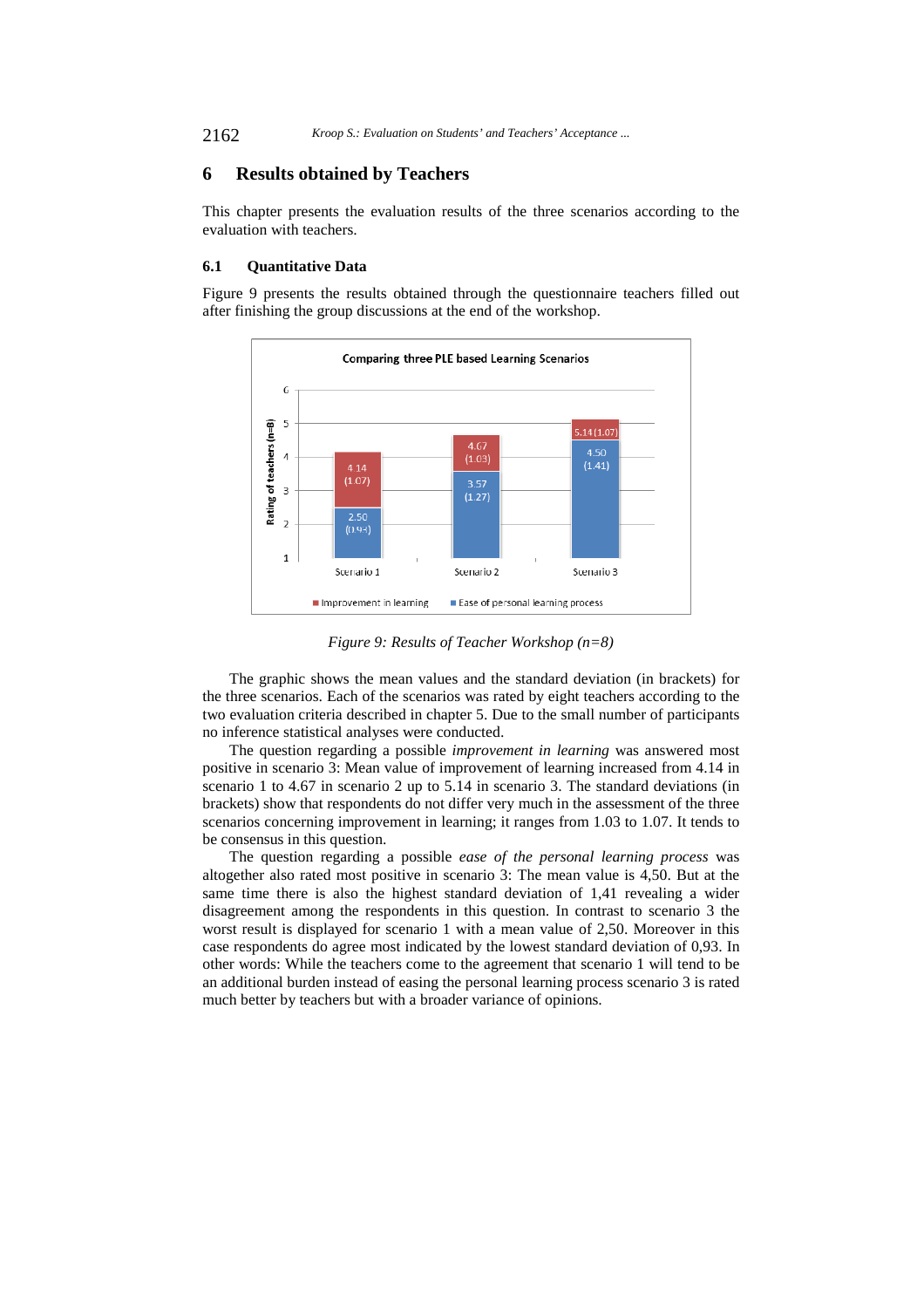Altogether the results in both questions show a coherent picture for the three evaluated scenarios: While scenario 1 can be assumed to be potentially rejected by teachers scenario 3 tends to be accepted.

#### **6.2 Qualitative Data**

After and while testing the PLE prototypes teachers enthusiastically discussed the usefulness of the presented PLE scenarios. While the involved teachers were in general very interested in the widget based PLE approach they spend most time on testing, understanding and discussing scenario 3. Reason for this might be the fact that only scenario 3 was introduced to explicitly support self-regulated learning by an implemented SRL model (see Figure 6). Indeed was the idea to offer SRL-guidance while selecting individually most useful learning widgets most attractive for teachers. However, most concerns teachers raised was the time-wise burden in several aspects:

- to get in general used to the new PLE technology
- to create a useful PLE in order to use it for the content taught in school

and - for the most ambitious request:

 to create and provide own SRL templates (see Figure 7) which are adapted to a specific course or specific learning content.

This time-consuming effort could be a barrier for the uptake of the new technology. In regard of creating own SRL-templates teachers reported the least agreement. It would need additional competencies to handle an authoring tool. Thus most effort would be needed to use the Mashup-Recommender (scenario 3) in this very course-individually adapted and provided way.

Altogether the discussion with teachers revealed that although there might be an additional effort compared to traditional learning and teaching the idea of scenario 3 was most accepted and recommended. At the end of the workshop the involved teachers strongly expressed their wish to try out a PLE in their daily activities and thus created a mailing list in order to be informed and provided by further material, tutorials, online courses or upcoming workshops on this topic.

# **7 Results obtained by Students**

This chapter presents the testbed results of the three scenarios described in chapter 3 according the evaluation described in chapter 4-5.

#### **7.1 Quantitative Data**

Figure 10 presents the results obtained through the questionnaire which was filled out by 19 students after finishing their group discussions.

The question regarding a possible *improvement in learning* was again rated best in scenario 3: The mean value increased from 3,55 in scenario 1 to 4,11 in scenario 2 up to 4,68 in scenario 3. The standard deviation (sd) shows that the respondents differ most in rating scenario 1 (sd=1,34) followed by scenario 2 (sd=1,20) and scenario 3 (sd=1,11). In other words: Students not only rated scenario 3 best but also agreed in the answers of this question in scenario 3 most.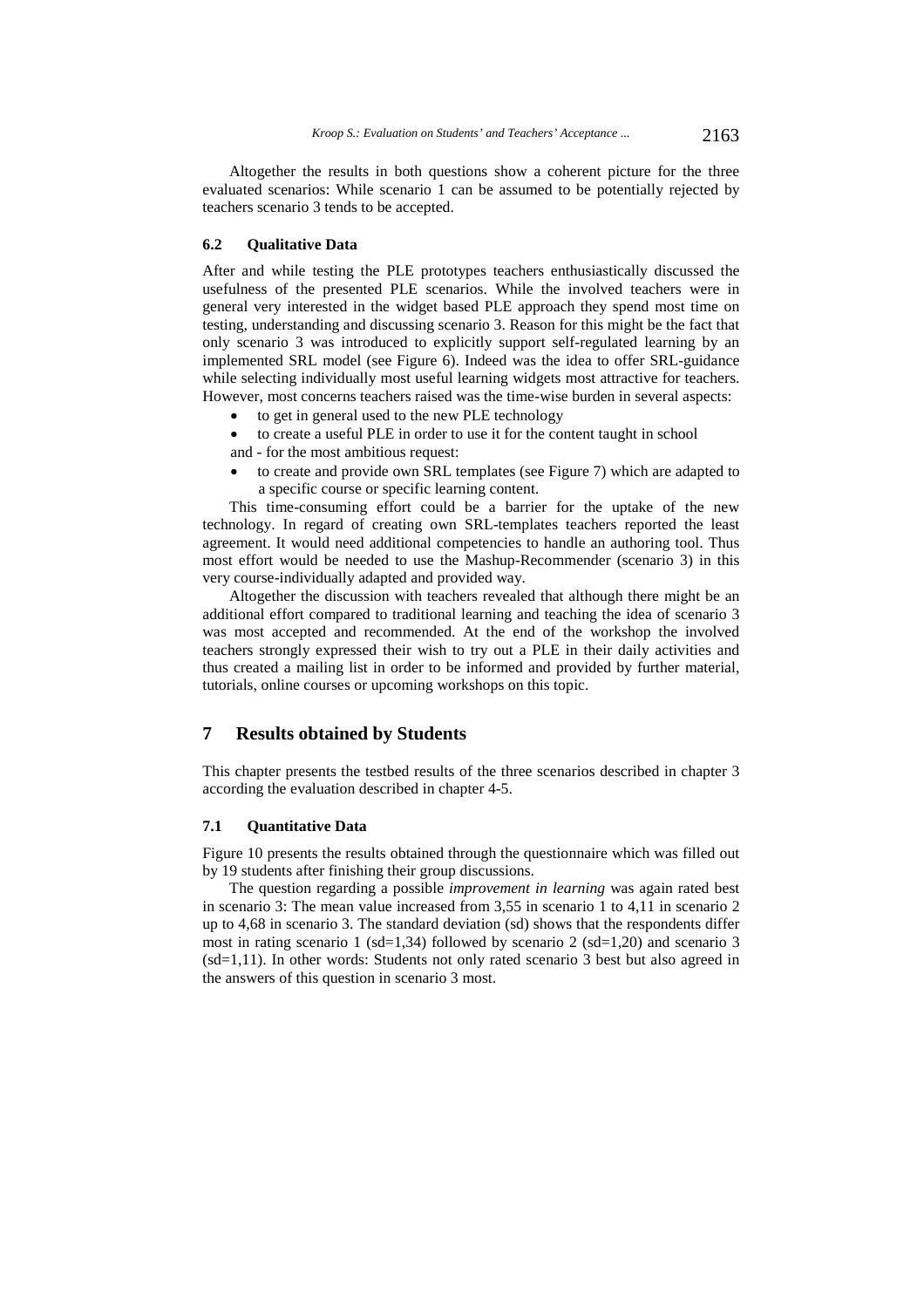

*Figure 10: Results of Students Workshop (N=19)* 

The question regarding a possible *ease of the personal learning process* was also rated best in scenario 3 with a mean value of 4,29. Students also agreed in the answers of scenario 3 most (sd=1,28) while they had the broadest variance of opinions in scenario 1 (sd=1,60) which was rated lowest with the mean value of 3,00.

Considering a significance test scenario 3 is significantly better than scenario 1 in both questions (*Improvement*: F2,36 =5.48, p=.008; *Ease*: F2,36 =4.52, p=.018). Due to the small sample this can be randomly and thus is not further discussed.

Altogether the results in both questions show again a coherent picture for the three evaluated scenarios: While the results of scenario 1 neither show a clear tendency to be rejected nor to be accepted by students scenario 3 clearly tends to be accepted by students in this comparison of PLE scenarios.

#### **7.2 Qualitative Data**

A better understanding of Figure 10 can be reached by the content analysis of the group discussions which led to these final quantitative ratings. The analysis of group discussions reveals the aspects which were discussed and thus determining the final ratings. The analysis moreover reveals in which aspects the assessment of scenarios was predominated by a broad consent within one group discussion or between the three different and parallel running group discussions – and in which aspects the three groups as well as the participants within a group were divided by distinct divergences.

The following sections describe the summarised results of all three group discussions subdivided by the three scenarios.

#### **A) Scenario I**

Neither change for the worse nor improvement in learning is seen by students in scenario 1. On the one side the widget approach was perceived as attractive on the other side it raised the question: *"Why do we need widgets for learning?"* The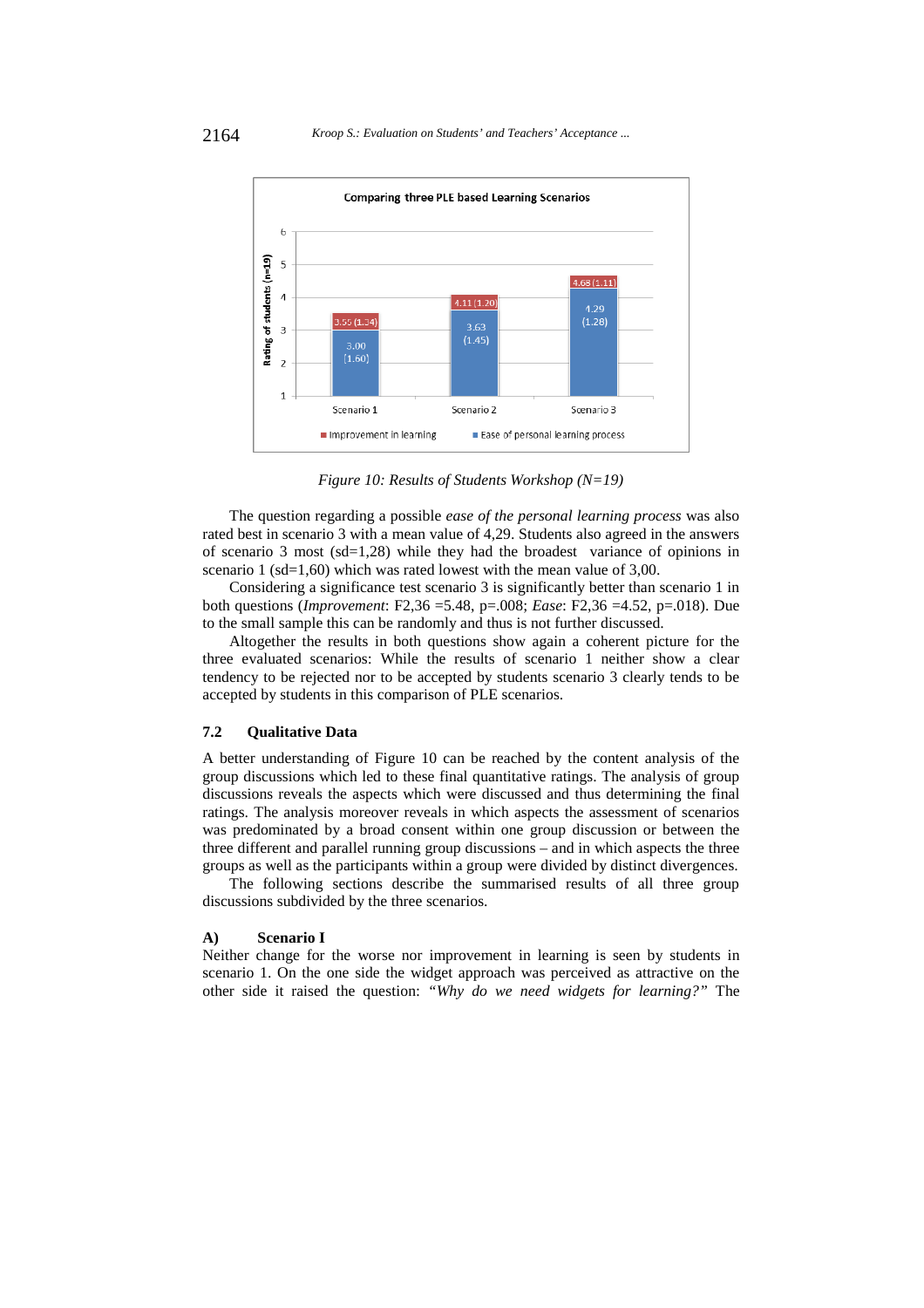concept of using widgets for learning in general was a bit unclear, especially for a widget that is just a gate to an existing website or search engine such as leo.org or wikipedia.org. But students also recognised some useful widgets: *"For foreign language learning there are some really good widgets which can be used with less effort, e.g. the vocabulary trainer."* The quality but also the quantity of widgets was an important issue while judging the usefulness of this scenario for learning. The improvement in learning depends on the quality of single widgets, the functionality they provide, as well as the number of available widgets.

On the one hand the ROLE Widget Store was partly perceived to not provide a sufficient amount of widgets and thus was assessed to not support the individual learning needs (although the students were aware of the prototype status and thus reduced number of available widgets when judging scenario 1 after the group discussions – see Figure 10). On the other hand students were overwhelmed by the number of widgets when using additional widget stores such as iGoogle Gadget Store [Anon, n.d.]. Once students experienced the problems of finding appropriate widgets in other high volume stores, they judged the ROLE Widget Store positive based on the perception that it just provides specialized widgets which fulfil a certain learning purpose.

iGoogle in general was seen sceptical: *"Most iGoogle gadgets are not made for learning. iGoogle is more for just working with PC or for entertainment but not for learning per se."* While testing scenario 1 students had the choice to use iGoogle or a provided ROLE sandbox [Anon, n.d.] as an enabler environment to test this browserbased learning-scenario. The provided sandbox has been proved to be appreciated by students a lot because they did not need to login to Google.

The self-regulated learning attitude and motivation of a learner dealing with scenario 1 was an extensively discussed issue. In all three groups independently of each other they raised the challenge of being motivated to work with such a learning environment: *"Am I intrinsically motivated? Only then it can work. You are hopeless after a short while if it does not work. The intrinsic motivation of a learner must be really high otherwise you are straightaway on Facebook or surfing somewhere else. If you are not intrinsically motivated you should forget about it."* 

In general the playful character of widgets was attractive for students. They judged it as enjoyable for learning. But on the other side there was wide agreement that it is difficult to manage the offered widgets and gadgets: *"You need luck to find a suitable widget. You need a lot of time to test widgets. If you have several widgets the space is overloaded very soon. Scenario 1 is browser-based meaning that you always depend on access to the Internet which is bad."* In this sense the challenge to create a PLE based on scenario 1 was perceived to be an additional burden.

Students from a teacher perspective commented: *"I as a teacher would not use widgets. It is too distracting and confusing, always new widgets and gadgets – news, wikis, weather report, chats, etc.; I would use widgets for teaching only to a certain degree, e.g. dictionary widget to teach French."* Another student: *"I would allow widgets but pupils have to learn how to become autonomous learners. They have to learn how to assess the usefulness of widgets – to which degree can I benefit from using widgets and gadgets?"* 

In sum scenario 1 provides the freedom to individually choose favourite (learning) widgets to be assembled in a browser-based PLE. But it does not support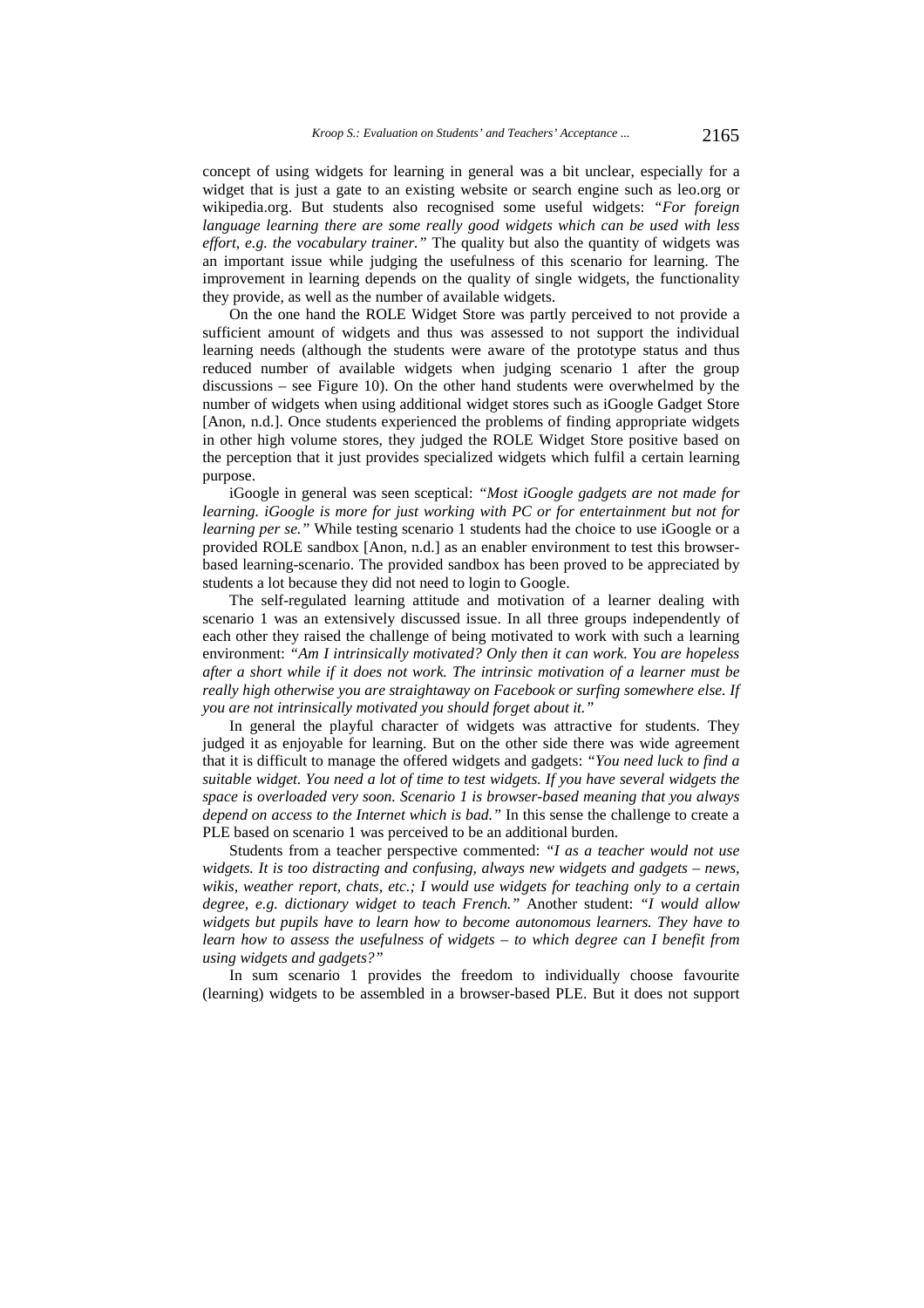important pedagogical aspects (e.g. goal-orientation, scope, support of individual needs). Thus this scenario is insufficient to ensure a meaningful learning outcome. Motivation and SRL are basic prerequisites of a learner's attitude to be successful in learning. But this scenario does not seriously support SRL. Beginners and inexperienced learners will be over-challenged and fail in this learning environment.

### **B) Scenario 2**

Although in sum Scenario 2 has been evaluated better than scenario 1 the discussions in the three groups were not leading to a homogeneous overall result like in scenario 1. Scenario 2 was discussed very controversial. The reason for this might be that the learning environment was only available as a mock-up. There was no possibility to test it. Consequently the judgements were much more hypothetical than judgements regarding scenario 1 (which could be tested as workable and basically wellperforming prototype).

The task to discuss the usefulness of scenario 2 for learning based on the mockup presentation (without the possibility to test) was not easy for some groups. In one group it turned out to get stuck in technical questions on implementing the widgets, e.g. *"If you have installed the widget on one device you have it not automatically on another device as well."* The participants in this group discussion assumed that a learner needs to install one widget on several devices and consequently has additional efforts for getting the widgets running. The students came to conclusions such as: *"Scenario 2 is an additional burden because of distributed widgets. A learner has to care for the organisation and installation of the widgets by oneself."* Compared to those assumed technical barriers scenario 1 was perceived much more comfortable to have all widgets centralised in one space where the widgets can easily (by drag & drop) be integrated and administrated.

A less technically-based discussion and assessment of scenario 2 was performed in another group. Here the discussion was dominated by usability aspects. Presumed a learner is not loaded with more technical effort (installation, administration, etc.) than in scenario 1 and just working as the usability in this mock-up scenario shows it was judged very positive: *"The usability is very smart because you can position the widget very discreet. The learning space is not overloaded with a lot of widgets like in scenario 1. You can select your favourite widget and position wherever it is most comfortable for you to use while learning."; "It is a big advantage to have both possibilities browser-based as well as desktop-based widgets. The dictionary or vocabulary trainer could also be used offline."; "You can hide a widget in a sidebar – so it does not bother you all time. But if you need the widget (e.g. dictionary) the icon is present all time - so you do not waste time by searching, finding, open and activating the widget each time again. You even do not need to leave the space you are just using, e.g. text editor."* 

Only in one group the discussion was not only driven and limited by technical and usability issues but was highlighting pedagogical thoughts as well. Students explicitly raised the question: *"Is this scenario learning-oriented?"* Answers were: *"Scenario 2 is less distracting than scenario 1. It appears more serious and better personalisable. Scenario 2 makes more sense. It can be designed and shaped more individually."*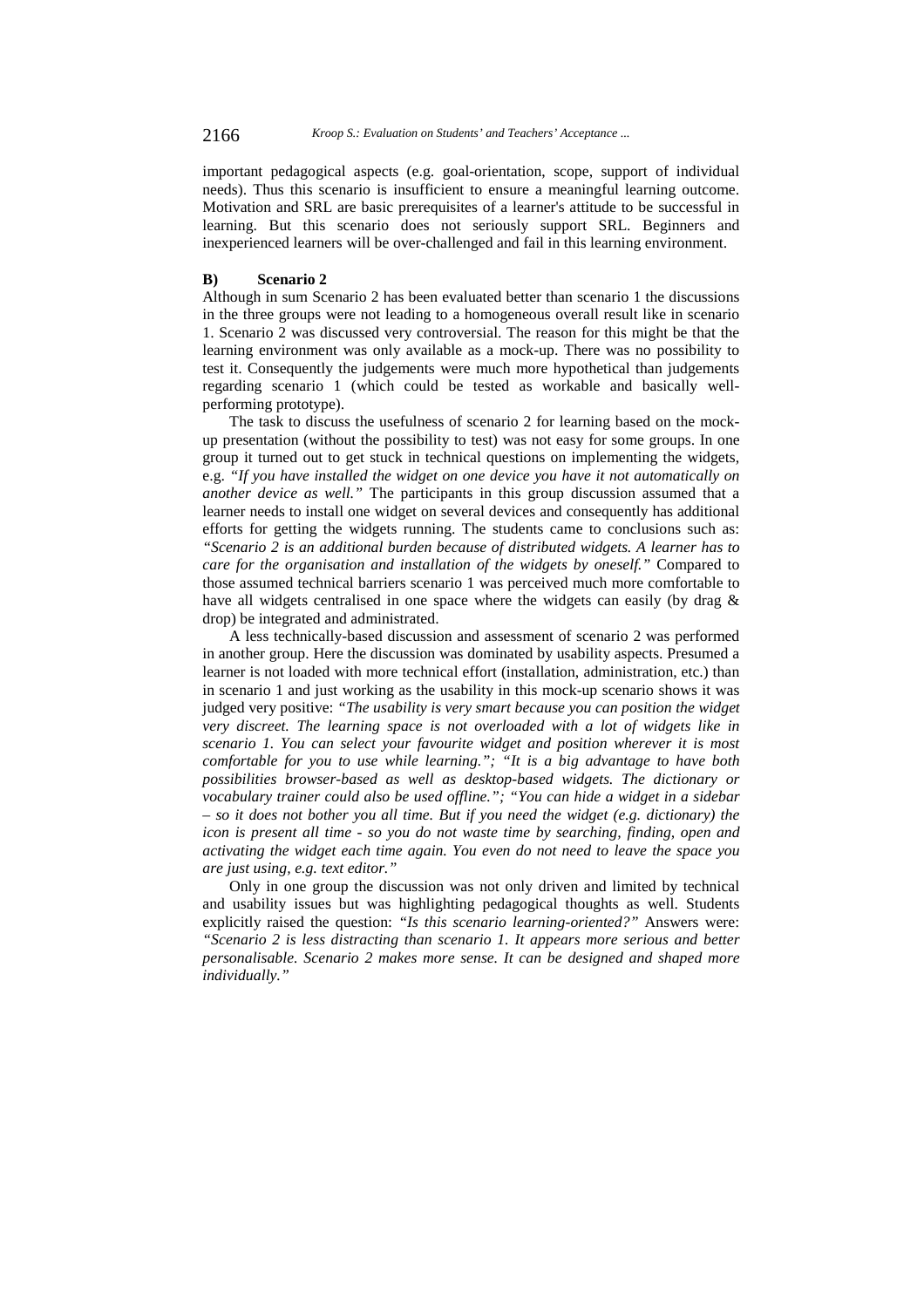In sum the group discussions on scenario 2 revealed that there are the same offered widgets like in scenario 1 but the usability can be seen as an improvement to ease the personal learning process. Thus it will support learning improvements as well.

However, discussions on assumed technical barriers influenced the final ratings of scenario 2 in both criteria (see Figure 10) in a negative way. The mock-up condition is reason that the final result of scenario 2 is comparatively hypothetic.

### **C) Scenario 3**

Unlike scenario 1 and 2 the most obvious and outstanding characteristic of scenario 3 is the existing pedagogical learning model in conjunction with the offered widgets. It offers a consequent model on self-regulated learning strategies and techniques. Consequently this characteristic was the dominating basis in all three group discussions and the most important reason why the final judgement of scenario 3 was the most positive one in regarding both aspects: ease and improvement of learning (see Figure 10).

Nevertheless scenario 3 was also carefully dissected regarding its learning effect. A positive impact on learning was seen in the provided strategy on self-regulated learning (SRL):

- Getting started with a learning task in a meaningful way.
- Keeping track of the own learning progress by following the provided learning strategy.
- Improved time management and reflection.

Moreover the recommender widget (MR) was seen to lead learners in a certain direction or to stimulate the involvement with certain content. Like in scenario 1 and 2 a learner again has the chance to select useful or favourite widgets for a certain learning task but unlike scenario 1 and 2 within a certain learning strategy. Similar to scenario 1 and 2 the recommender widget concept was seen to be positive and workable only if there are enough high quality widgets.

There were also doubts on the learning improvement:*"If a learner is motivated it will work and improve efficiency as well as outcome of learning. But if someone is very motivated, the recommender widget is not needed."* There was no discussion about learners who are not motivated at all. Could the recommender widget be motivating for them? During the discussion it was assumed that scenario 3 is not working for weak learners. Unfortunately this assumption was not reasoned. It is a surprising assumption because the MR was created to especially support weak learners. Thus this issue has to be intensively discussed in further evaluations.

In sum the recommender widget was perceived to support self-regulated learning but not to motivate learning in general or to guarantee learning success. To be successful an intrinsic motivation has been seen as a prerequisite. In general the recommender widget was perceived to just keep the learner on the right track while willing to learn self-regulated.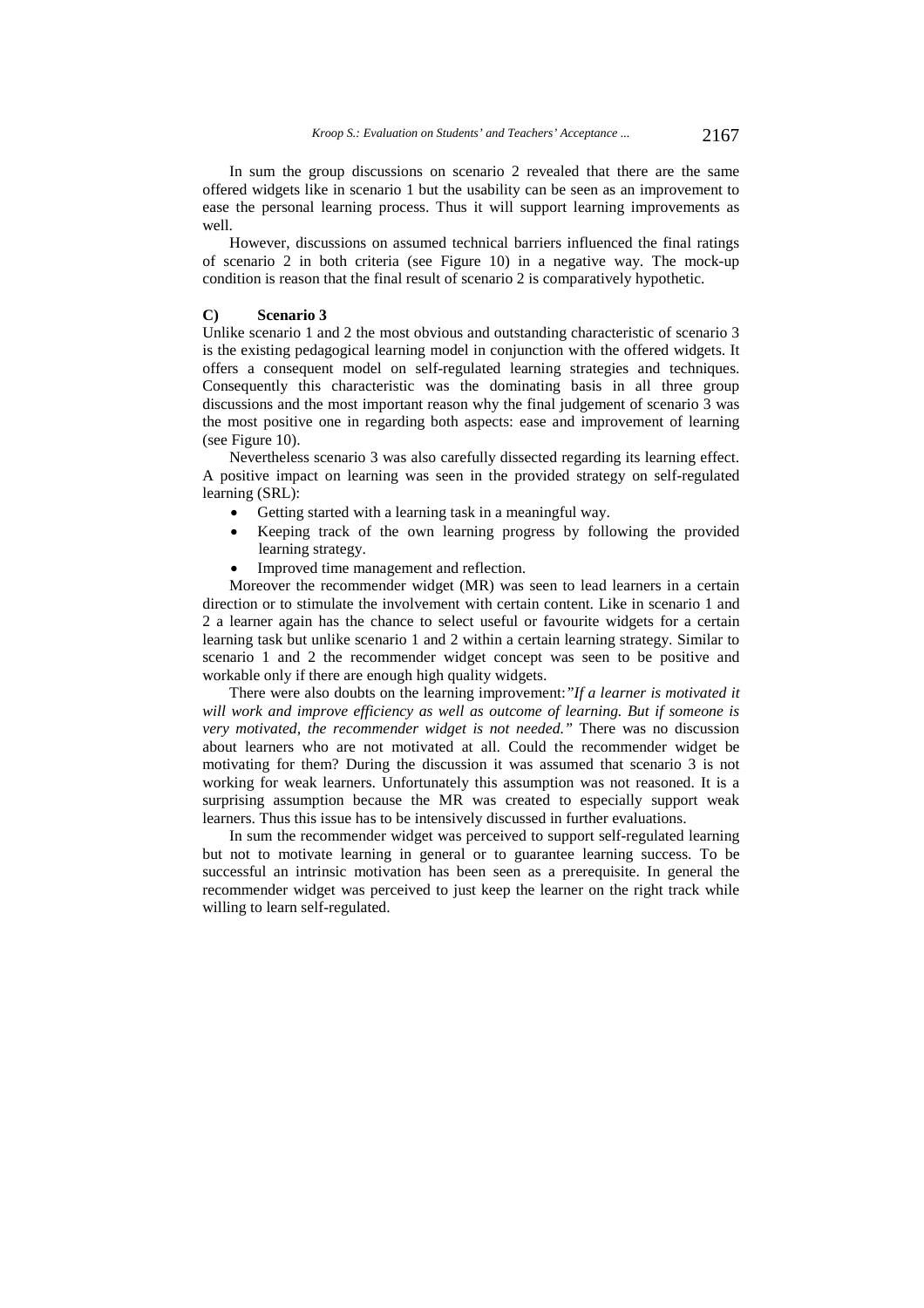# **8 Conclusion**

The use of widgets within a widget space such as iGoogle was evaluated positive in its easy technical handling but negative in the challenge to efficiently support daily learning activities. In regard to support daily learning activities a consequent support of cognitive and metacognitive strategies such as planning, goal setting, selecting, filtering, monitoring, evaluating in a way to be able and supported to learn selfregulated has been seen essential. The support of SRL in scenario 1 can only be seen in the freedom a user has to select widgets by his/her own; but this does not differ from the open access to internet resources in general. SRL in this scenario is more a precondition of a learner's attitude to be successful in learning than something which is supported by the technology concept. Beginners and inexperienced learners will be over-challenged and fail in this learning environment. However, the overall results show that there is neither acceptance nor a clear rejection of scenario 1.

Better accepted was the use of single widgets wherever and whenever learners wants them to use (e.g. in a desktop-sidebar or browser-sidebar, online and offline) sketched in scenario 2. However, reason for no better acceptance was the possible effort to have it locally installed. This would be needed to have the widget working offline or as a desktop integration. Especially the discussion among students revealed that a consequent cloud computing approach in sense of SaaS (see chapter 2) is basically preferred.

Best accepted was the idea to support self-regulated learning (SRL) by using a four-phases activity model while learners are challenged to select widgets from a wide variety (scenario 3). The idea to connect different stages of SRL (Planning, Searching, Learning, Reflecting) with corresponding widgets was seen most needed and most useful. The potential to improve and ease learning by using the recommender widget (scenario 3) has been seen more optimistic by teachers than by students.

Altogether, both evaluation results - teachers as well as students – indicate the tendency that the cloud-computing based mash-up recommender widget including the support of self-regulated learning (scenario 3) would be an improvement in the development of Personal Learning Environments.

# **9 Future Discussion**

There is one issue that needs further discussion: Often it can be observed that on the one side learners do not feel challenged and addressed enough in their individual preferences, skills, abilities and needs when being provided with one-fits-all learning content, tools and environments. But on the other side these learners quickly feel overwhelmed and over-challenged when being provided with a broad range of optional learning content and tools like in PLE approaches.

These problems also appeared in the presented evaluation results of this paper: On the one hand the ROLE Widget Store was partly perceived to not provide a sufficient amount of widgets and thus was assessed to not support the individual learning needs. On the other hand students were overwhelmed by the number of widgets when using additional widget stores such as iGoogle Gadget Store.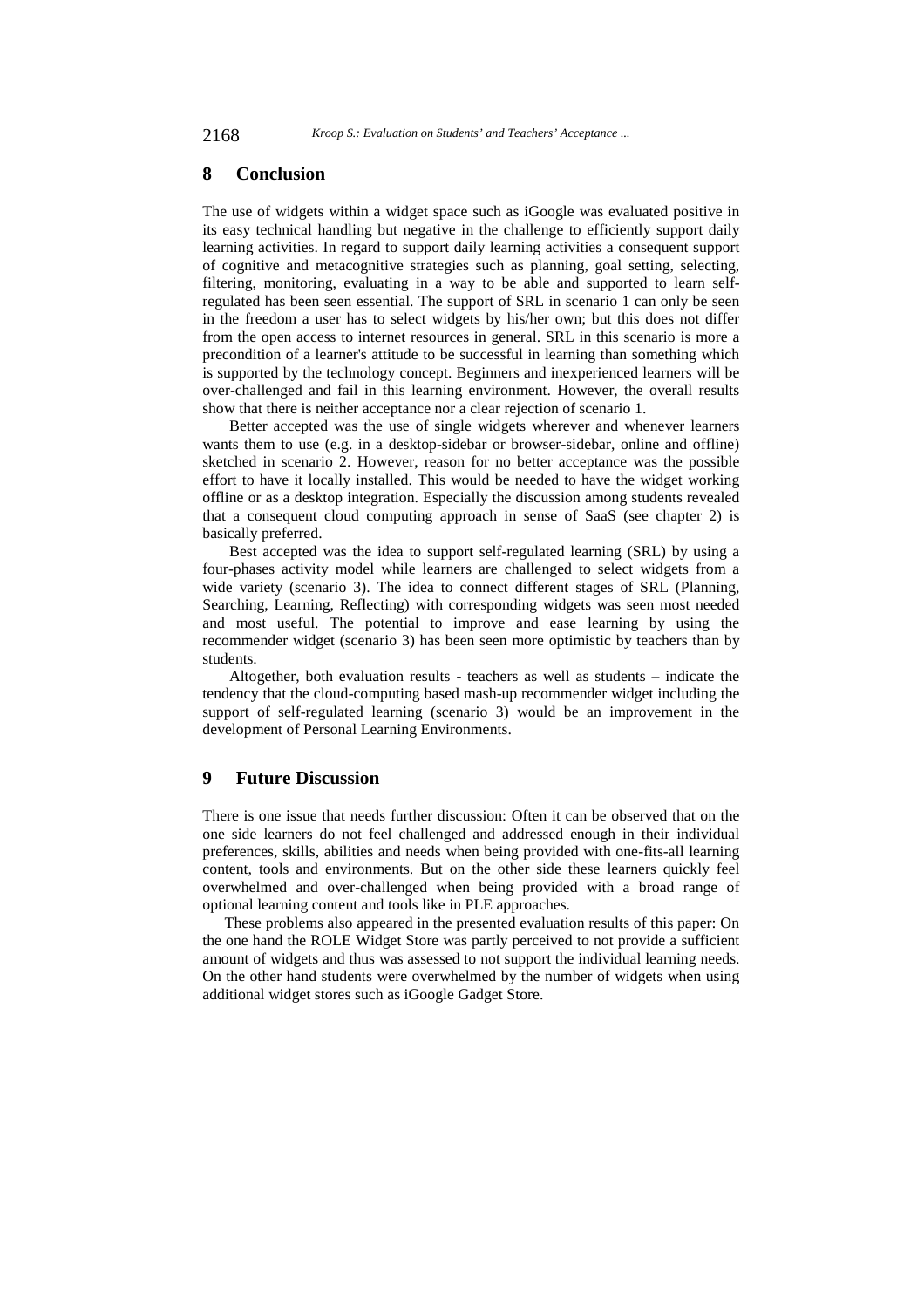First of all this implies the need of educationally-focused widget and app stores. While the ROLE widget store only provides selected widgets with pedagogical value iGoogle Gadget Store does neither have an educational focus nor does it have a quality assurance and selection system for its widget-collections. Thus learners can spend a lot of time for testing and might be cognitively overloaded soon by searching for useful widgets. However, there might be a "goldilocks zone" of viability of educational resources all over the internet.

In fact the interesting question which appears here is: How is it possible that a learner does not need to relinquish the broad range of available content and tools but instead is being supported by the personal learning system in the individual decision making process of selecting and evaluating relevant tools and content?

Starting in the 1980ties there was a discussion about interesting scenarios centering around how to individually serve a person by using artificial intelligence systems. The current state of personal learning environments still seems to be far away from these early "future" scenarios. The most advanced systems in this regard (support for the individual use and selection of open educational resources) currently seem to be the Google ranking system as well as the Wikipedia quality assurance system. Both are based – more or less – on crowdsourcing.

To further discuss the above described problem and resulting question in context of crowdsourcing currently seems to be the technically and socially most intelligent approach.

#### **Acknowledgements**

The research leading to these results has received funding from the European Community's Seventh Framework Programme (FP7/2007-2013) under grant agreement no 231396 (ROLE project).

# **References**

[© ROLE Consortium 2009-2012a] © ROLE Consortium 2009-2012, Learn a foreign language by reading text, *ROLE Showcase Platform*. Available from: http://role-showcase.eu/widgetbundle/learn-foreign-language-reading-text

[© ROLE Consortium 2009-2012b] © ROLE Consortium 2009-2012, ROLE Widget Store:, Available from: http://www.role-widgetstore.eu/

[iGoogle environment 2012] iGoogle environment 2012, iGoogle, Available from: http://www.google.com/ig

[iGoogle gadgets 2012] iGoogle gadgets 2012, Available from: http://www.google.com/ig/directory?hl=de&synd=open

[© ROLE Consortium 2009-2012c] © ROLE Consortium 2009-2012c, ROLE sandbox, Available from: http://role-sandbox.eu/

[Azevedo et al., 2012] Azevedo, R., Johnson, A., Chauncey, A., Burkett, C.(Eds.): Selfregulated learning with MetaTutor: Advancing the science of learning with Metacognitive tools, in *New Science of Learning: Cognition, Computers and Collaboration in Education*, pp. 225–247, Springer, Amsterdam. 2012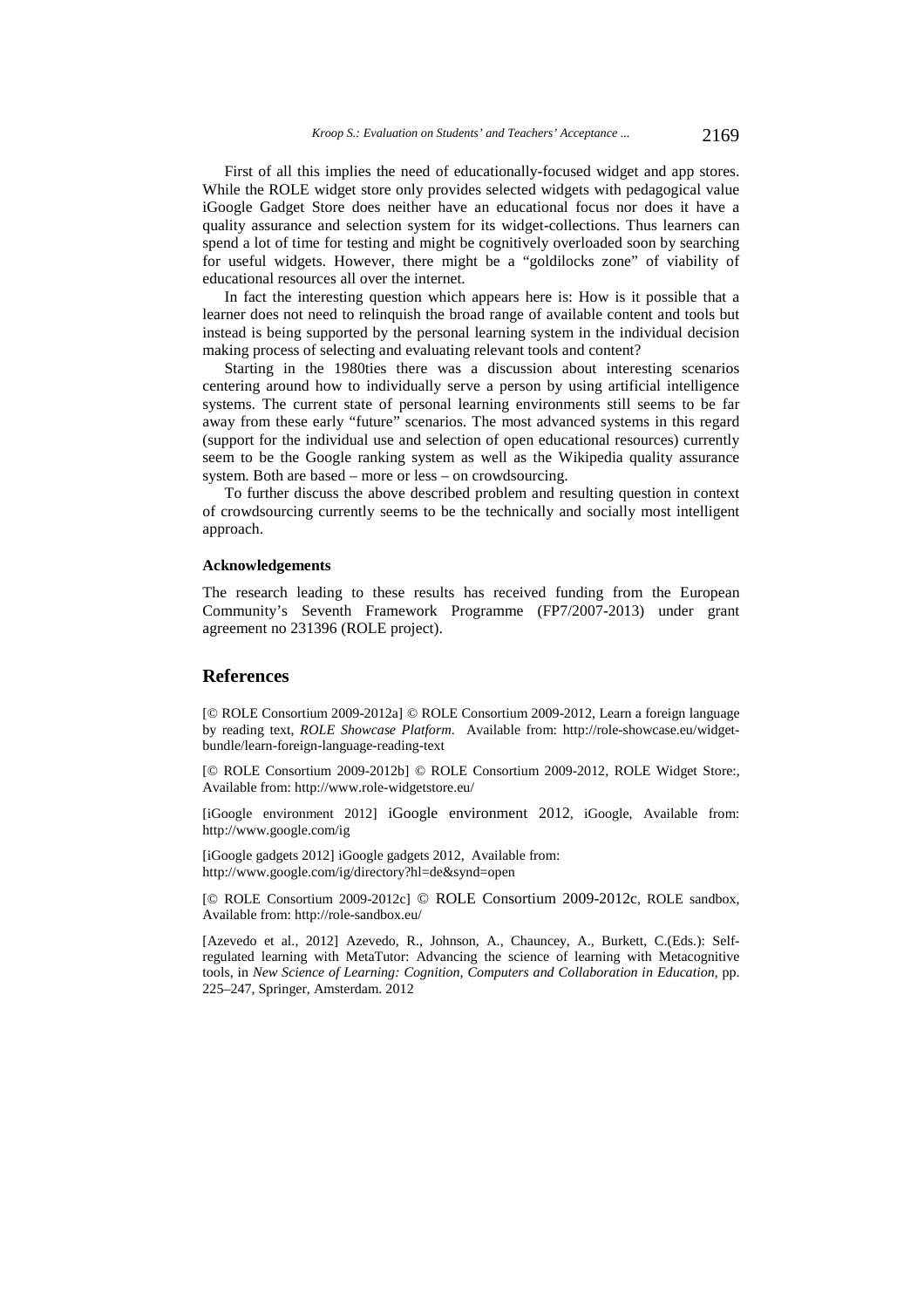[Bannert, 2006] Bannert, M.: Effects of Reflection Prompts when learning with Hypermedia, *Journal of Educational Computing Research*, *35, no 4*, 359–375. 2006

[Berthold et al., 2012] Berthold, M., Dahn, I., Kiefel, A., Lachmann, P., Nussbaumer, A., and Albert, D.: ROLE Learning Ontology. An approach to structure recommendations for selfregulated learning in personalized learning environments, in *Learning Innovations and Quality (LINQ)*, pp. 161–175. 2012

[Boekaerts, 1999] Boekaerts, M.: Metacognitive experiences and motivational state as aspects of self-awareness: Review and discussion, *European Journal of Psychology of Education*, *14*(4), 571–584, doi:10.1007/BF03172980. 1999

[Conati and Vanlehn, 2000] Conati, C., Vanlehn, K.: Toward computer-based support of metacognitive skills: A computational framework to coach self-explanation, *International Journal of Artificial Intelligence in Education*, *11*, 389–415. 2000

[Fruhmann et al*.*, 2010] Fruhmann, K., Nussbaumer, A., Albert, D.: A Psycho-Pedagogical Framework for Self-Regulated Learning in a Responsive Open Learning Environment, *Proceedings of the International Conference eLearning Baltics Science (eLBa Science 2010)*, 125–138.

[Govaerts et al., 2011a] Govaerts, S., El Helou, S., Duval, E., Gillet, D.: A federated search and social recommendation widget, in *Proceedings of the 2nd International Workshop on Social Recommender Systems (SRS 2011) in Conjunction with the 2011 ACM Conference on Computer Supported Cooperative Work (CSCW 2011)*, pp. 1–8, Hangzhou, China. 2011

[Govaerts et al., 2011b]. Govaerts, S., Verbert K., Dahrendorf D., Ullrich C., Schmidt M., Werkle M., Chatterjee A., Nussbaumer A., Renzel D., Scheffel M., Friedrich M., Santos J.L., Duval E., Law E. L-C.: Towards Responsive Open Learning Environments: the ROLE Interoperability Framework, in *Proceedings of the 6th European Conference on Technology Enhanced Learning (EC-TEL 2011): Towards Ubiquitous Learning*, vol. 6964, pp. 125–138, Springer Heidelberg. LNCS 6964. 2011

[Issing and Klimsa, 2002] Issing, L. J., Klimsa, P.: Instruktions-Design für Multimedia, in *Information und Lernen mit Multimedia und Internet: Lehrbuch für Studium und Praxis*, pp. 151–178, Beltz, Weinheim. 2002

[Kroop, 2011a] Kroop, S.: Theory and Practice of Personal Learning Environments (PLEs): A prototype evaluation, in *Proceedings of PLE2011 Conference*, See collected presentations on Slideshare: http://www.slideshare.net/PLE\_SOU/theory-and-practice-of-ples-a-prototypeevaluation; See full presentation at Prezi store:

http://prezi.com/hz8nsn9k3pkq/theory-and-practice-of-personal-learning-environments-plesaprototype-evaluation/, Southampton, UK.

[Kroop, 2011b] Kroop, S.: Theory and Practice of Personal Learning Environments (PLEs): A prototype evaluation, *Prezi store (full presentation)*. Available from: http://prezi.com/hz8nsn9k3pkq/theory-and-practice-of-personal-learning-environments-plesa-

[Kroop, 2011c] Kroop, S.: *Collected presentations of PLE2011 conference*. Available from: http://www.slideshare.net/PLE\_SOU/theory-and-practice-of-ples-a-prototype-evaluation

[Kroop and Berthold, 2012] Kroop, S., Berthold M.: Personalisierte Lernumgebungen. Unterstützung von selbstreguliertem Lernen, *Workshop at [aha:] Konferenz 2012 - Lernen gestaltet Zukunft. Vienna*. Available from:

www.ahakonferenz.at/WS-E6a\_Kroop.pdf

prototype-evaluation/

[Leitner, 2011] Leitner, S.: *So lernt man lernen.*, 18. Auflage., Verlag Herder, Freiburg, 2011